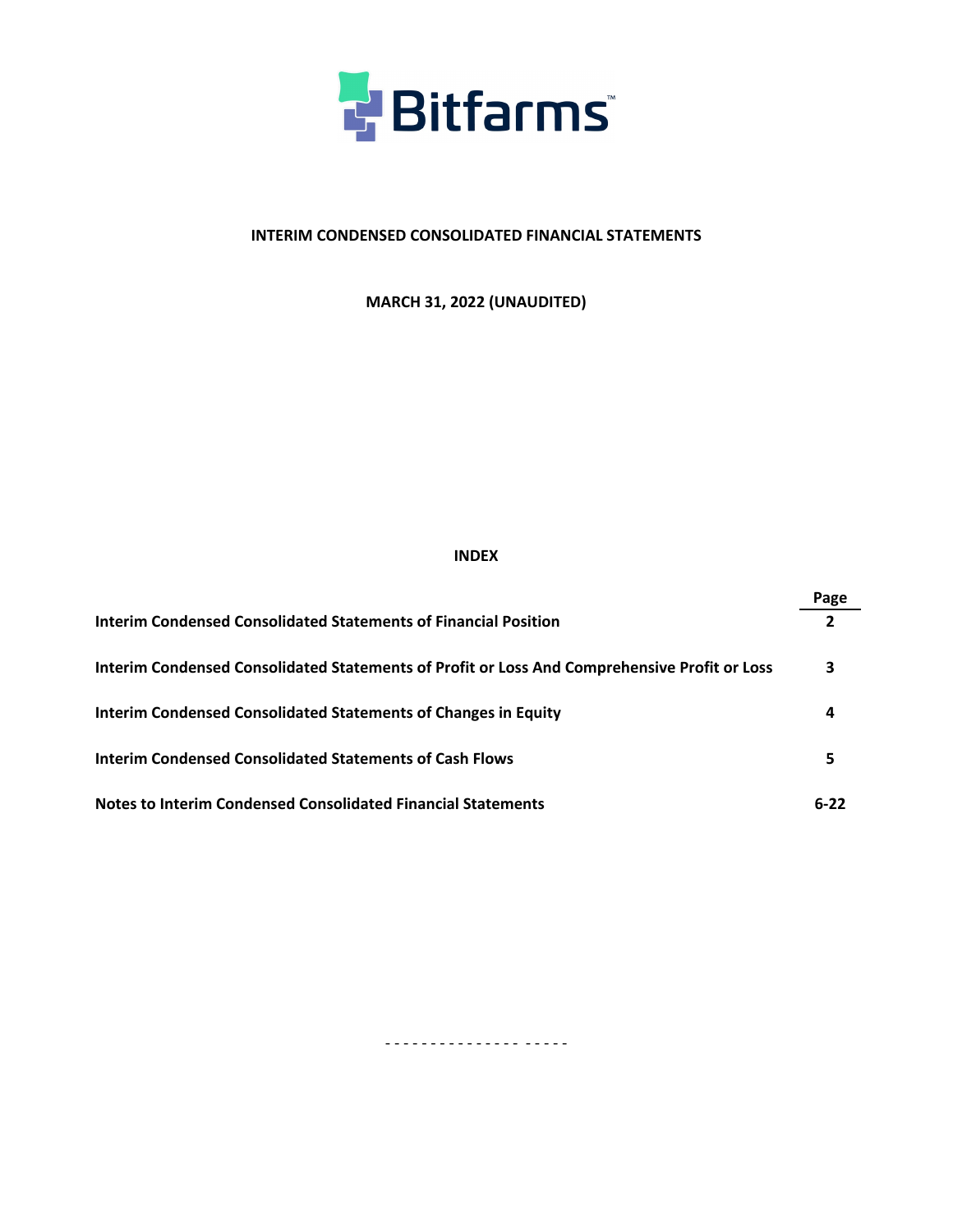## <span id="page-1-0"></span>**UNAUDITED INTERIM CONDENSED CONSOLIDATED STATEMENTS OF FINANCIAL POSITION**

# **(In thousands of U.S. dollars)**

|                                                     | <b>Note</b>    | March 31, 2022 |         | December 31, 2021 |         |
|-----------------------------------------------------|----------------|----------------|---------|-------------------|---------|
| <b>ASSETS</b>                                       |                |                |         |                   |         |
| <b>CURRENT ASSETS:</b>                              |                |                |         |                   |         |
| Cash                                                |                | \$             | 77,294  | \$                | 125,595 |
| Trade receivables                                   |                |                | 669     |                   | 1,038   |
| Other assets                                        | 4              |                | 5,798   |                   | 6,427   |
| Digital assets                                      | 5              |                | 99,258  |                   | 66,031  |
| Digital assets - pledged as collateral              | 5, 10          |                | 139,534 |                   | 86,825  |
| Assets held for sale                                | 6 <sub>b</sub> |                | 1,211   |                   | 1,211   |
| <b>TOTAL CURRENT ASSETS</b>                         |                |                | 323,764 |                   | 287,127 |
| NON-CURRENT ASSETS:                                 |                |                |         |                   |         |
| Property, plant and equipment                       | 6, 18b         |                | 180,914 |                   | 136,850 |
| Right-of-use assets                                 | 12             |                | 10,822  |                   | 9,397   |
| Long-term deposits, equipment prepayments and other | 8              |                | 99,915  |                   | 86,681  |
| Intangible assets                                   | 7              |                | 1,331   |                   | 1,681   |
| Goodwill                                            | 3              |                | 17,900  |                   | 16,955  |
| Deferred tax asset                                  | 13a            |                | 4,475   |                   | 3,896   |
| <b>TOTAL NON-CURRENT ASSETS</b>                     |                |                | 315,357 |                   | 255,460 |
| <b>TOTAL ASSETS</b>                                 |                | S              | 639,121 | \$                | 542,587 |
| <b>LIABILITIES AND EQUITY</b>                       |                |                |         |                   |         |
| <b>CURRENT LIABILITIES:</b>                         |                |                |         |                   |         |
| Trade payables and accrued liabilities              | 9              | \$             | 10,729  | \$                | 14,480  |
| Current portion of long-term debt                   | 11             |                | 23,204  |                   | 10,257  |
| Current portion of lease liabilities                | 12             |                | 4,421   |                   | 4,346   |
| Credit facility                                     | 10             |                | 100,592 |                   | 60,002  |
| Taxes payable                                       |                |                | 3,884   |                   | 12,093  |
| <b>TOTAL CURRENT LIABILITIES</b>                    |                |                | 142,830 |                   | 101,178 |
| NON-CURRENT LIABILITIES:                            |                |                |         |                   |         |
| Long-term debt                                      | 11             |                | 14,662  |                   | 910     |
| Lease liabilities                                   | 12             |                | 10,104  |                   | 9,227   |
| Asset retirement provision                          |                |                | 445     |                   | 239     |
| Deferred tax liability                              | 13a            |                | 11,323  |                   | 8,451   |
| TOTAL NON-CURRENT LIABILITIES                       |                |                | 36,534  |                   | 18,827  |
| <b>TOTAL LIABILITIES</b>                            |                |                | 179,364 |                   | 120,005 |
| EQUITY:                                             |                |                |         |                   |         |
| Share capital                                       |                |                | 405,409 |                   | 378,893 |
| Contributed surplus                                 |                |                | 49,844  |                   | 43,704  |
| Retained earnings (accumulated deficit)             |                |                | 4,504   |                   | (15)    |
| <b>TOTAL EQUITY</b>                                 |                |                | 459,757 |                   | 422,582 |
| TOTAL LIABILITIES & EQUITY                          |                | \$             | 639,121 | \$                | 542,587 |

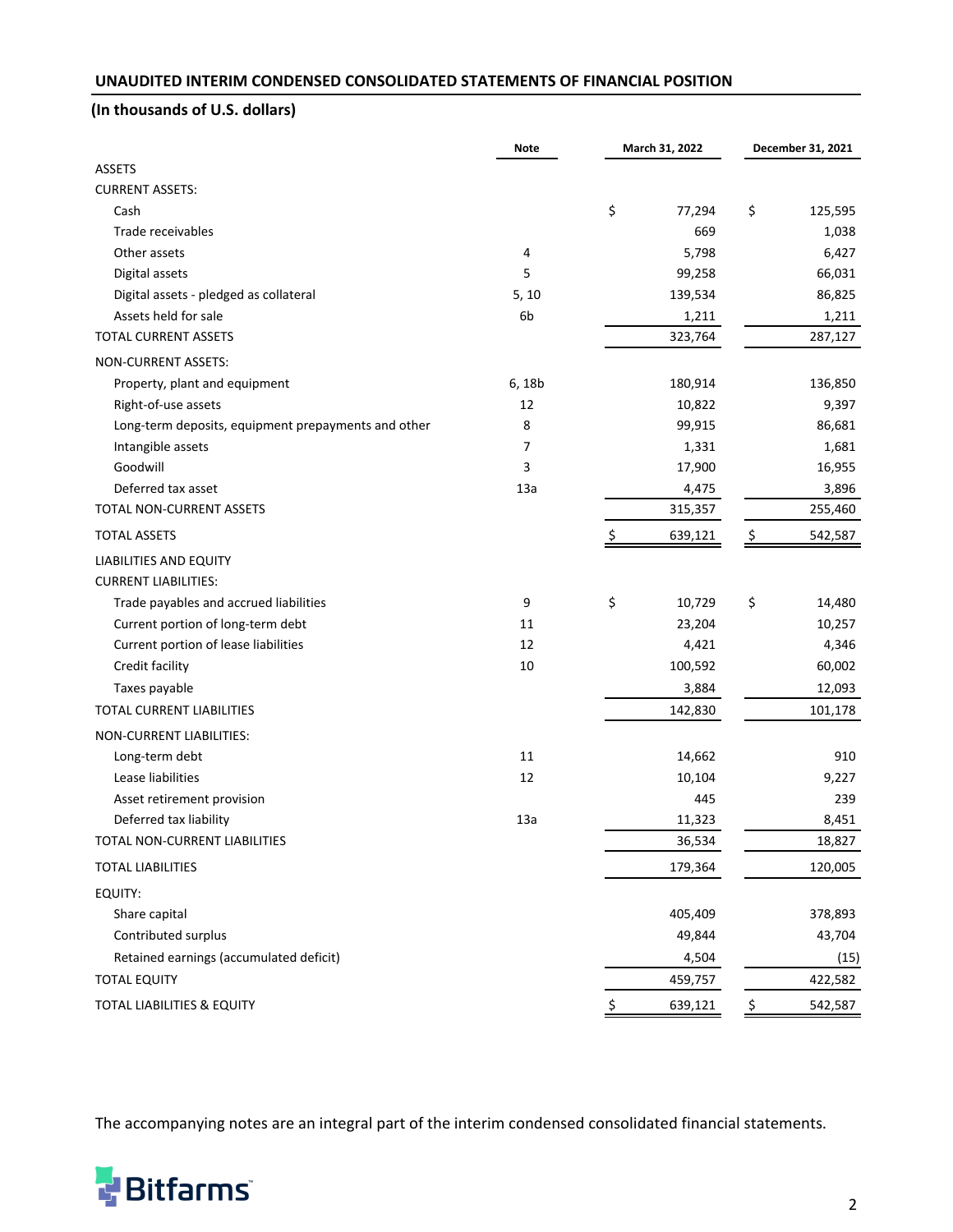## <span id="page-2-0"></span>UNAUDITED INTERIM CONDENSED CONSOLIDATED STATEMENTS OF PROFIT OR LOSS AND COMPREHENSIVE **PROFIT OR LOSS**

# (In thousands of U.S. dollars, except earnings per share data)

|                                                                                                        |                 |    |             | Three months ended March 31, |                 |  |  |
|--------------------------------------------------------------------------------------------------------|-----------------|----|-------------|------------------------------|-----------------|--|--|
|                                                                                                        | <b>Note</b>     |    | 2022        |                              | 2021            |  |  |
|                                                                                                        |                 | \$ | 40,329      | \$                           |                 |  |  |
| Revenues<br>Cost of sales                                                                              | 5, 18a<br>17a   |    | 23,292      |                              | 28,432<br>9,120 |  |  |
|                                                                                                        |                 |    |             |                              | 19,312          |  |  |
| Gross profit                                                                                           |                 |    | 17,037      |                              |                 |  |  |
| General and administrative expenses                                                                    | 17 <sub>b</sub> |    | 13,843      |                              | 2,819           |  |  |
| Loss on disposition of digital assets                                                                  | 5               |    | 34          |                              | 22              |  |  |
| Gain on revaluation of digital assets                                                                  | 5               |    | (3,702)     |                              |                 |  |  |
| Gain on disposition of property, plant and equipment                                                   |                 |    | (12)        |                              | (19)            |  |  |
| Operating income                                                                                       |                 |    | 6,874       |                              | 16,490          |  |  |
| Net financial expenses (income)                                                                        | 17c             |    | (4,083)     |                              | 23,425          |  |  |
| Net income (loss) before income taxes                                                                  |                 |    | 10,957      |                              | (6,935)         |  |  |
|                                                                                                        |                 |    |             |                              |                 |  |  |
| Income tax expense                                                                                     | 13 <sub>b</sub> |    | 6,438       |                              | 670             |  |  |
| Net income (loss)                                                                                      |                 |    | 4,519       |                              | (7,605)         |  |  |
| Other comprehensive loss to be reclassified to profit or loss in<br>subsequent periods:                |                 |    |             |                              |                 |  |  |
| Revaluation gain on digital assets (net of tax)                                                        |                 |    |             |                              | 5,128           |  |  |
| Total comprehensive income (loss)                                                                      |                 | Ş  | 4,519       |                              | (2, 477)        |  |  |
| Net income (loss) per share (in U.S. dollars):                                                         | 17d             |    |             |                              |                 |  |  |
| Basic earnings (loss) per share                                                                        |                 | \$ | 0.02        | \$                           | (0.06)          |  |  |
| Basic weighted average number of shares                                                                |                 |    | 197,505,430 |                              | 123,877,035     |  |  |
| Diluted earnings (loss) per share                                                                      |                 | \$ | 0.02        | \$                           | (0.06)          |  |  |
| Diluted weighted average number of shares for the purpose of<br>calculating diluted earnings per share |                 |    | 201,268,500 |                              | 123,877,035     |  |  |

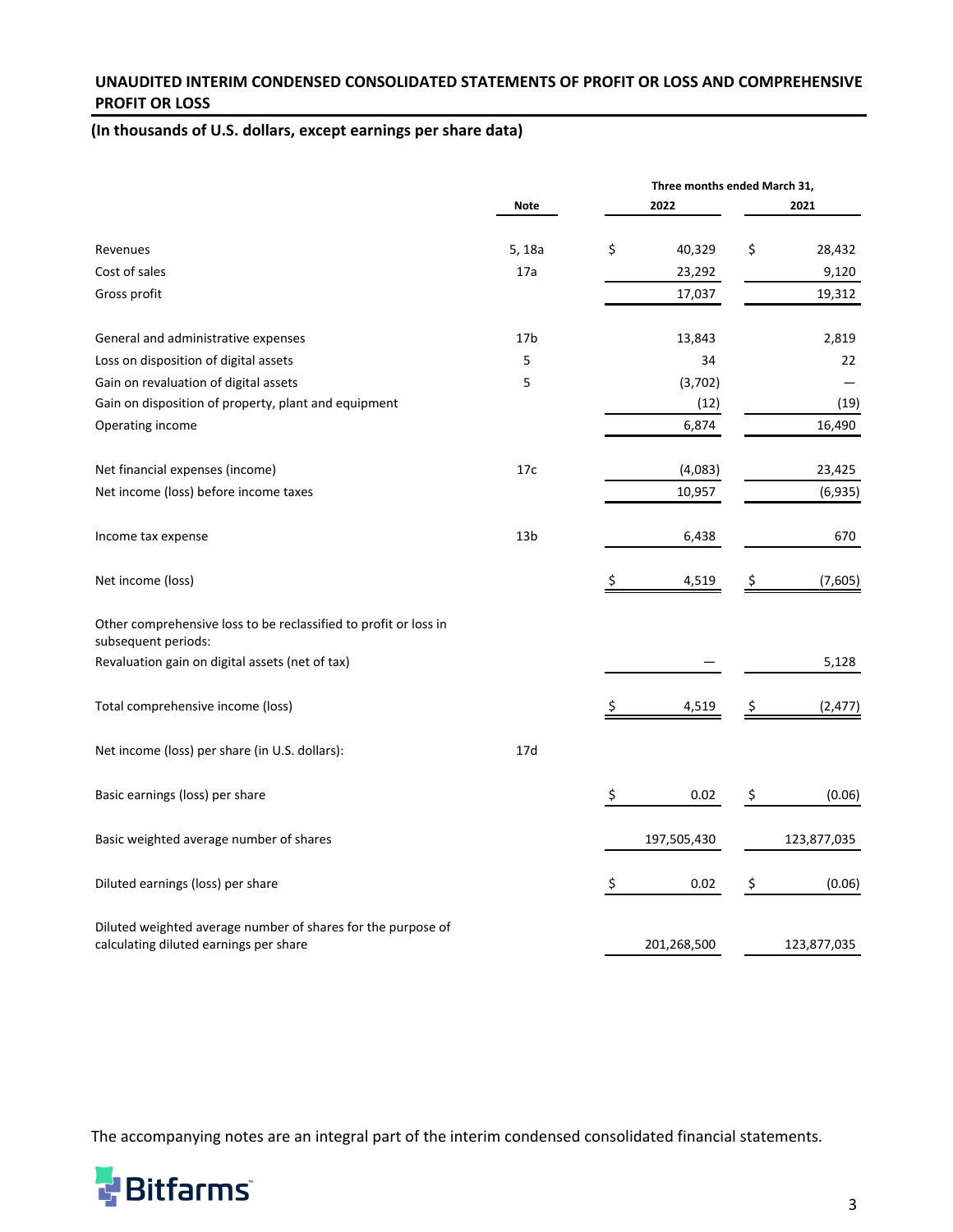### <span id="page-3-0"></span>**UNAUDITED INTERIM CONDENSED CONSOLIDATED STATEMENTS OF CHANGES IN EQUITY**

# (In thousands of U.S. dollars, except for quantity of shares)

|                                                                        | <b>Quantity of</b><br>shares |    | Share capital |    | Contributed<br>surplus |      | <b>Retained</b><br>earnings<br>(accumulated<br>deficit) |      | Total       |     | <b>Accumulated</b><br>other<br>comprehensive<br>income |    | <b>Total equity</b> |
|------------------------------------------------------------------------|------------------------------|----|---------------|----|------------------------|------|---------------------------------------------------------|------|-------------|-----|--------------------------------------------------------|----|---------------------|
| Balance as of January 1,<br>2022                                       | 194,805,893                  | \$ | 378,893       | \$ | 43,704                 | \$   | $(15)$ \$                                               |      | 422,582     | \$  |                                                        | \$ | 422,582             |
| Net income and total<br>comprehensive income                           |                              |    |               |    |                        |      | 4,519                                                   |      | 4,519       |     |                                                        |    | 4,519               |
| Share-based payment<br>(Note 16)                                       |                              |    |               |    | 6,105                  |      |                                                         |      | 6,105       |     |                                                        |    | 6,105               |
| Issuance of common<br>shares and warrants (Note<br>14)                 | 6,820,709                    |    | 26,289        |    | 35                     |      |                                                         |      | 26,324      |     |                                                        |    | 26,324              |
| Deferred tax recovery<br>related to equity issuance<br>costs (Note 13) |                              |    | 227           |    |                        |      |                                                         |      | 227         |     |                                                        |    | 227                 |
| Balance as of March 31,<br>2022                                        | 201,626,602                  | Ş  | 405,409       | \$ | 49,844                 | - \$ | 4,504                                                   | - \$ | 459,757 \$  |     |                                                        |    | 459,757             |
|                                                                        |                              |    |               |    |                        |      |                                                         |      |             |     |                                                        |    |                     |
| Balance as of January 1,<br>2021                                       | 88,939,359                   | \$ | 32,004        | \$ | 5,588                  | - \$ | $(22, 145)$ \$                                          |      | $15,447$ \$ |     |                                                        | \$ | 15,447              |
| Net loss                                                               |                              |    |               |    |                        |      | (7,605)                                                 |      | (7,605)     |     |                                                        |    | (7,605)             |
| Share-based payment                                                    |                              |    |               |    | 420                    |      |                                                         |      | 420         |     |                                                        |    | 420                 |
| Issuance of common<br>shares                                           | 26,042,398                   |    | 57,483        |    |                        |      |                                                         |      | 57,483      |     |                                                        |    | 57,483              |
| Conversion of long-term<br>debt                                        | 8,474,577                    |    | 5,110         |    | (110)                  |      |                                                         |      | 5,000       |     |                                                        |    | 5,000               |
| Exercise of warrants and<br>stock options                              | 21,560,530                   |    | 61,964        |    | 4,066                  |      |                                                         |      | 66,030      |     |                                                        |    | 66,030              |
| Unrealized gain on<br>revaluation of digital<br>assets, net of tax     |                              |    |               |    |                        |      |                                                         |      |             |     | 5,128                                                  |    | 5,128               |
| Balance as of March 31,<br>2021                                        | 145,016,864                  | S  | 156,561       | Ş  | 9,964                  | \$,  | (29,750)                                                | S    | 136,775     | \$, | 5,128                                                  | S  | 141,903             |

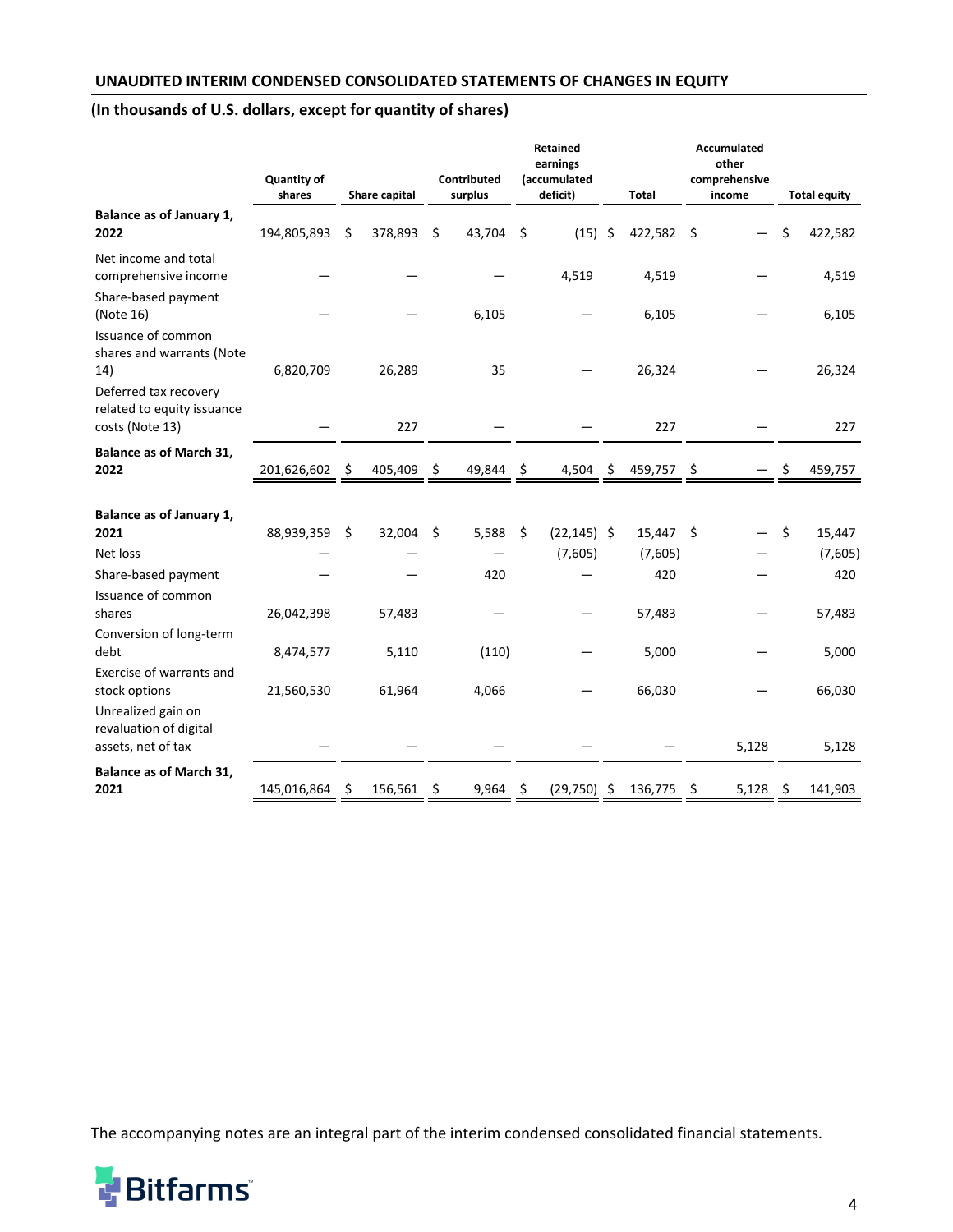## <span id="page-4-0"></span>**UNAUDITED INTERIM CONDENSED CONSOLIDATED STATEMENTS OF CASH FLOWS**

# **(In thousands of U.S. dollars)**

|                                                      |                 |              | Three months ended March 31, |           |  |
|------------------------------------------------------|-----------------|--------------|------------------------------|-----------|--|
|                                                      | <b>Note</b>     | 2022         |                              | 2021      |  |
| Cash flows used in operating activities:             |                 |              |                              |           |  |
| Net income (loss)                                    |                 | \$<br>4,519  | \$                           | (7,605)   |  |
| Adjustments for:                                     |                 |              |                              |           |  |
| Depreciation and amortization                        |                 | 13,066       |                              | 3,008     |  |
| Net financial expenses (income)                      | 17c             | (4,083)      |                              | 23,425    |  |
| Digital assets mined                                 | 5               | (39, 725)    |                              | (27, 190) |  |
| Digital assets liquidated                            | 5               | 694          |                              | 1,717     |  |
| Loss on disposition of digital assets                | 5               | 34           |                              | 22        |  |
| Gain on revaluation of digital assets                | 5               | (3,702)      |                              |           |  |
| Share-based payment                                  | 16              | 6,105        |                              | 420       |  |
| Interest and financial expenses paid                 |                 | (3,074)      |                              | (564)     |  |
| Deferred taxes                                       | 13 <sub>b</sub> | 2,519        |                              | 241       |  |
| Gain on disposition of marketable securities         | 17c             | 10,937       |                              |           |  |
| Gain on disposition of property, plant and equipment |                 | (12)         |                              | (19)      |  |
| <b>Current taxes</b>                                 |                 | 3,919        |                              | 670       |  |
| Income taxes paid                                    |                 | (11,994)     |                              |           |  |
| Changes in non-cash working capital components       | 19              | (8, 435)     |                              | (2, 561)  |  |
| Net change in cash related to operating activities   |                 | (29, 232)    |                              | (8, 436)  |  |
| Cash flows used in investing activities:             |                 |              |                              |           |  |
| Purchase of property, plant and equipment            |                 | (22, 671)    |                              | (6,896)   |  |
| Proceeds from sale of property, plant and equipment  |                 | 35           |                              | 33        |  |
| Digital assets purchased                             | 5               | (43, 237)    |                              |           |  |
| Equipment and construction prepayments and other     | 8               | (45, 137)    |                              | (21, 883) |  |
| Net change in cash related to investing activities   |                 | (111,010)    |                              | (28, 746) |  |
| <b>Cash flows from financing activities:</b>         |                 |              |                              |           |  |
| Issuance of common shares and warrants               | 14              | 26,289       |                              | 57,483    |  |
| Exercise of warrants and stock options               | 14              |              |                              | 41,221    |  |
| Repayment of lease liabilities                       |                 | (1,049)      |                              | (1,066)   |  |
| Repayment of long-term debt                          |                 | (4, 294)     |                              | (13, 374) |  |
| Proceeds from long-term debt                         | 11              | 30,994       |                              |           |  |
| Proceeds from credit facility                        | 10              | 40,000       |                              |           |  |
| Net change in cash related to financing activities   |                 | 91,940       |                              | 84,264    |  |
| Exchange rate differences on currency translation    |                 | 1            |                              | 4         |  |
| Net change in cash                                   |                 | (48, 301)    |                              | 47,086    |  |
| Cash at the beginning of the period                  |                 | 125,595      |                              | 5,947     |  |
| Cash at the end of the period                        |                 | \$<br>77,294 | \$                           | 53,033    |  |

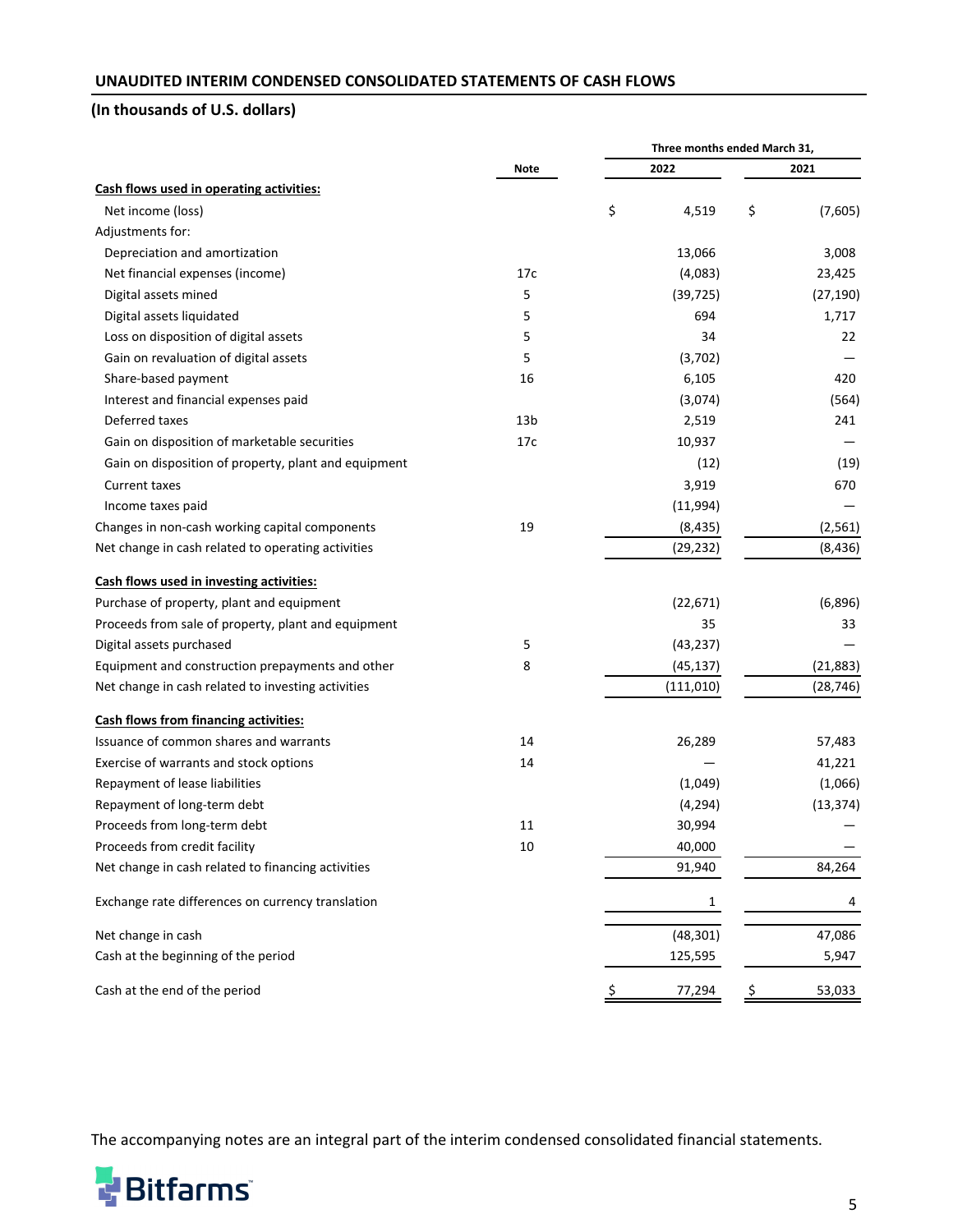<span id="page-5-0"></span>(In thousands of U.S. dollars, except for data relating to quantity of PPE, shares, warrants and digital assets)

### **NOTE 1: REPORTING ENTITY AND LIQUIDITY**

- a. Bitfarms was incorporated under the Canada Business Corporation Act on October 11, 2018 and continued under the Ontario Corporations Business Act. The interim condensed consolidated financial statements of the corporation comprise the accounts of Bitfarms Ltd. and its wholly owned subsidiaries (together referred to as the "Company" or "Bitfarms"). The activities of the Company mainly consist of cryptocurrency mining and are divided into multiple jurisdictions described in Note 18 "Geographical Information". The Company's operations are predominantly in Canada and the United States, with new operations having commenced in Paraguay in 2022 and construction of a new facility having commenced in Argentina in 2021.
- b. Bitfarms is primarily engaged in the cryptocurrency mining industry, a highly volatile market with significant inherent risk. A significant decline in the market prices of cryptocurrencies, an increase in the difficulty of cryptocurrency mining, changes in the regulatory environment and adverse changes in other inherent risks can significantly and negatively impact the Company's operations and its ability to maintain sufficient liquidity to meet its commitments and minimum collateral requirements for its revolving credit facility, as described in Note 8 and Note 10, respectively. In addition, adverse changes to the factors mentioned above may impact the recoverability of the Company's digital assets, property, plant and equipment and goodwill, resulting in impairment charges being recorded. 9159-9290 Quebec Inc. ("Volta"), a wholly owned subsidiary, assists the Company in building and maintaining its server farms and provides electrician services to both commercial and residential customers in Quebec.

The common shares of the Company are listed under the trading symbol BITF on Nasdaq and the TSX.

- c. In March 2020, the World Health Organization declared COVID-19 a pandemic. The potential impacts that COVID-19 may have on the Company includes increases in cryptocurrency price volatility and delays in receiving future orders of mining hardware and construction materials required to achieve the Company's growth objectives. The Company has been, and is expected to continue to be, operating throughout the pandemic. No significant impact of COVID-19 has been observed on the Company's existing operations for the three months ended March 31, 2022; however; the Company has observed longer than usual lead times and greater price fluctuations than usual in procuring mining equipment and construction materials required for the Company's growth objectives. It is not possible to reliably estimate the length and severity of these developments as well as their impact on the financial results and position of the Company and its operating subsidiaries in future periods.
- d. In these financial statements, the following terms shall have the following definitions:
- 1 Backbone Backbone Backbone Hosting Solutions Inc.
- 2 Volta 9159-9290 Quebec Inc.
- 3 Backbone Argentina Backbone Hosting Solutions SAU
- 4 Backbone Paraguay Backbone Hosting Solutions Paraguay SA
- 5 Backbone Mining Backbone Mining Solutions LLC
- 6 BTC Bitcoin
- 7 BVVE BUVE Blockchain Verification and Validation Equipment (including miners)
- 8 CAD CAD Canadian Dollars
- 9 ARS Argentine Pesos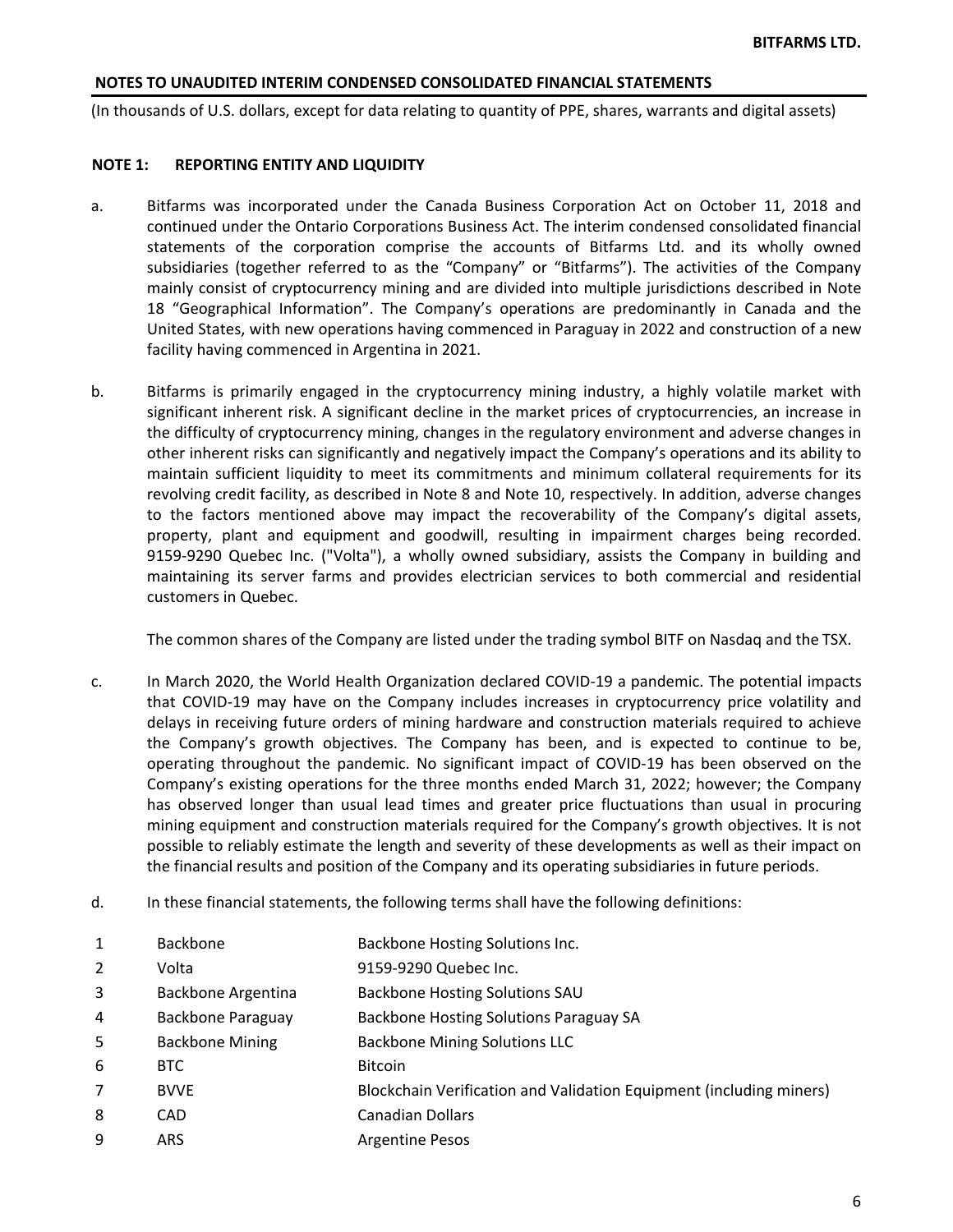(In thousands of U.S. dollars, except for data relating to quantity of PPE, shares, warrants and digital assets)

#### **NOTE 2: BASIS OF PRESENTATION AND SIGNIFICANT ACCOUNTING POLICIES**

a. These interim condensed consolidated financial statements have been prepared in accordance with International Financial Reporting Standards ("IFRS") as issued by the International Accounting Standards Board applicable to the preparation of interim financial statements, including International Accounting Standard ("IAS") 34, Interim Financial Reporting.

These interim condensed consolidated financial statements do not include all the information required for full annual financial statements and should be read in conjunction with the audited annual consolidated financial statements of the Company and the notes thereto for the year ended December 31, 2021. These interim condensed consolidated financial statements were approved by the Board of Directors on May 13, 2022.

b. The interim condensed consolidated financial statements have been prepared following the same accounting policies used in the audited annual consolidated financial statements for the year ended December 31, 2021. 

The accounting policies have been applied consistently by the Company's entities and to all periods presented in these interim condensed consolidated financial statements, unless otherwise indicated.

#### **NOTE 3: BUSINESS COMBINATION**

On November 9, 2021, the Company acquired a cryptocurrency mining facility in Washington state through its wholly owned subsidiary, Backbone Mining Solutions LLC, comprising land, buildings, 17 megawatts of electrical infrastructure, power purchase agreements totaling 12 megawatts and in process power purchase agreement applications totaling 12 megawatts with a local hydro-electric utility producer. The consideration transferred was \$26,676, including \$23,000 of cash consideration and 414,508 Common shares with a value of \$3,676 on the closing date. The seller entered into a consulting agreement with the Company in the amount of \$2,000 for services relating to the operation of the facility. The Company also entered into a one-year lease agreement with the seller for a 5 megawatt cryptocurrency mining facility with monthly payments of \$110.

The primary reason for the acquisition was to expand the Company's energy portfolio with existing infrastructure to accommodate the Company's expected delivery schedule of mining equipment.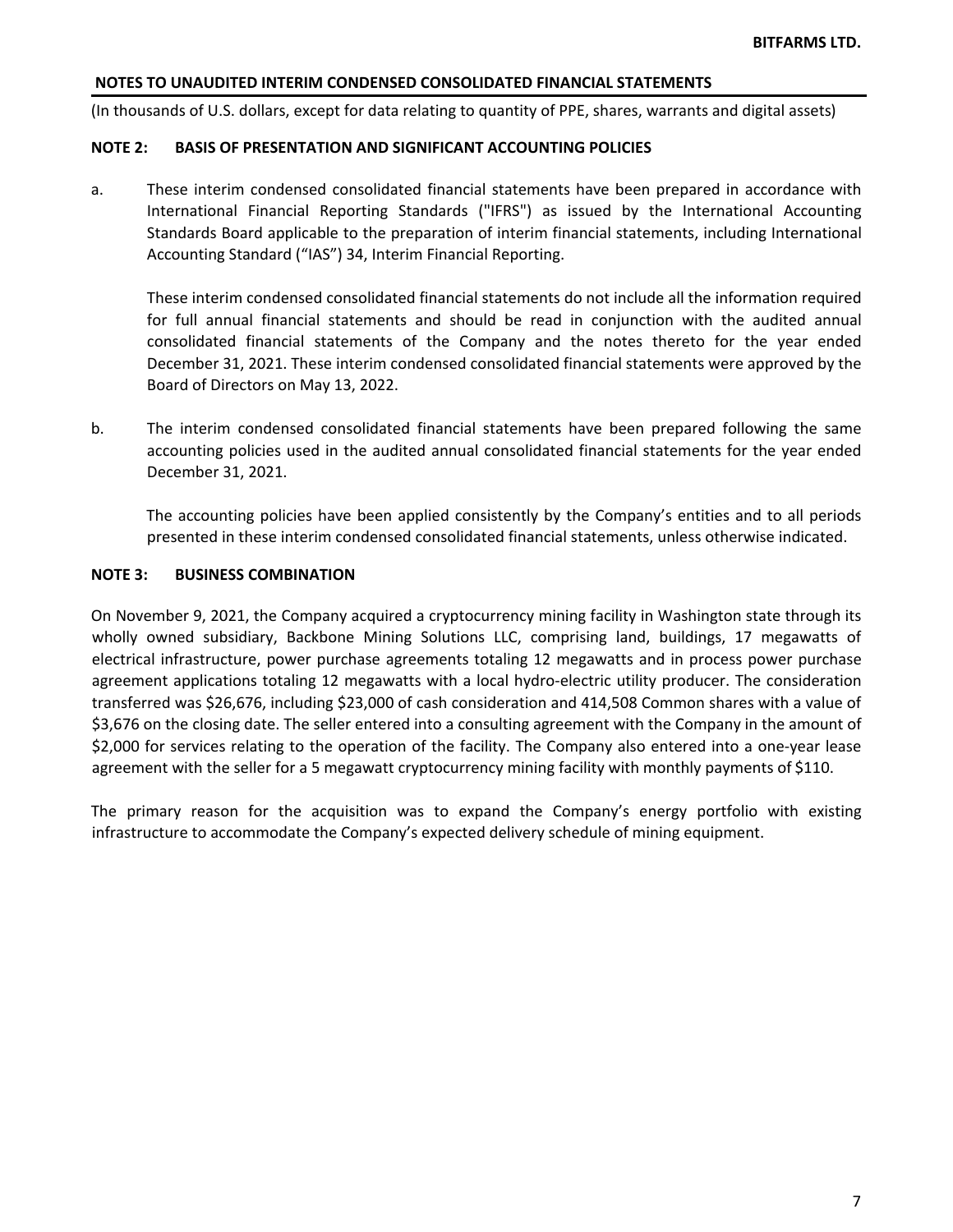(In thousands of U.S. dollars, except for data relating to quantity of PPE, shares, warrants and digital assets)

### **NOTE 3: BUSINESS COMBINATION (Cont.)**

The following are the fair values of the identifiable assets of the date of the acquisition:

|                                                       | November 9, |        |
|-------------------------------------------------------|-------------|--------|
|                                                       |             | 2021   |
| <b>Consideration transferred</b>                      |             |        |
| Cash paid at closing                                  | \$          | 23,000 |
| Value of 414,508 common shares transferred at closing |             | 3,676  |
| Fair value of total consideration transferred         | \$          | 26,676 |
| Recognized amounts of identifiable assets acquired    |             |        |
| Electrical components                                 | \$          | 5,954  |
| <b>Buildings</b>                                      |             | 748    |
| Land                                                  |             | 74     |
| Intangible assets - favorable lease                   |             | 2,000  |
| Total identifiable assets acquired                    | \$          | 8,776  |
| Goodwill                                              | \$          | 17,900 |

Goodwill consists mainly of the benefit the Company expects to receive from acquiring a turnkey facility with active power purchase agreements compared to the timeline and process the Company would undertake to procure new power purchase agreements, the materials and equipment required to build a facility and complete the construction process. The entire amount of goodwill is expected to be deductible for tax purposes.

The total assets recognized in the audited annual consolidated financial statements for the year ended December 31, 2021 were based on a provisional assessment of their fair value while the Company completed the independent valuation for the electrical components acquired. The valuation had not been finalized by the date the audited annual consolidated financial statements for the year ended December 31, 2021 were approved for issuance by the Board of Directors.

In May 2022, the valuation was finalized, resulting in measurement period adjustments. The acquisition date fair value of the electrical components was \$5,954, a decrease of \$1,127 compared to the provisional value. In addition, the fair value at the acquisition date of buildings decreased by \$7, land decreased by \$11 and intangible assets - favourable lease increased by \$200. The cumulative impact of these measurement period adjustments were recognized in the interim financial statement as at and for the three months ended March 31, 2022. Impacts on the prior period were considered insignificant. As a result, there was a corresponding increase in goodwill of \$945, resulting in \$17,900 of total goodwill arising from the acquisition.

The Company generated \$7,690 and \$9,805 of revenues mainly from using the \$19j pros installed at the facility, from November 9, 2021 to December 31, 2021 and from January 1, 2022 to March 31, 2022, respectively. Prior to the acquisition, the Company incurred hosting fees of \$3,907 during the year ended December 31, 2021.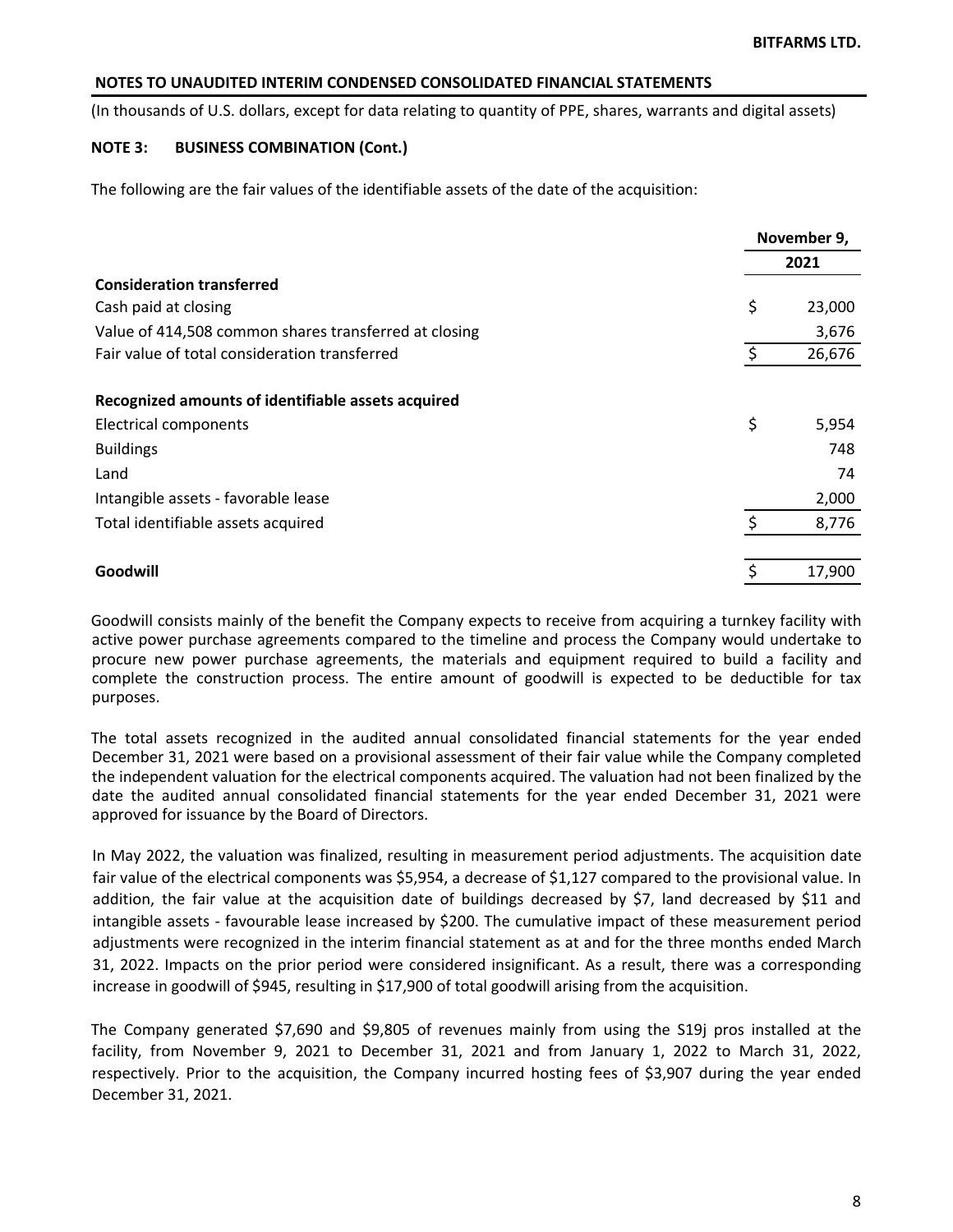(In thousands of U.S. dollars, except for data relating to quantity of PPE, shares, warrants and digital assets)

## **NOTE 4: OTHER ASSETS**

|                                       | March 31, |  | December 31, |
|---------------------------------------|-----------|--|--------------|
|                                       | 2022      |  | 2021         |
| Electrical component inventory        | 630       |  | 548          |
| Sales taxes receivable                | 637       |  | 1,980        |
| Prepaid expenses and other            | 4.461     |  | 3,202        |
| Insurance refund and other receivable | 70        |  | 697          |
|                                       | 5.798     |  | 6.427        |

## **NOTE 5: DIGITAL ASSETS**

Bitcoin transactions and the corresponding values for the three months ended March 31, 2022, and 2021 were as follows:

|                                                                                             |            |      |           | Three months ended March 31, |                    |          |
|---------------------------------------------------------------------------------------------|------------|------|-----------|------------------------------|--------------------|----------|
|                                                                                             |            | 2022 |           | 2021                         |                    |          |
|                                                                                             | Quantity   |      | Value     | Quantity                     |                    | Value    |
| Balance as of January 1,                                                                    | 3,301      | -\$  | 152,856   |                              | $\ddot{\varsigma}$ |          |
| Bitcoin mined*                                                                              | 961        |      | 39,725    | 598                          |                    | 27,190   |
| Bitcoin purchased                                                                           | 1,000      |      | 43,237    |                              |                    |          |
| Bitcoin exchanged for cash and services                                                     | (18)       |      | (694)     | (3)                          |                    | (171)    |
| Bitcoin exchanged for long-term debt repayment                                              |            |      |           | (47)                         |                    | (1, 546) |
| Loss on disposition of Bitcoin                                                              |            |      | (34)      |                              |                    | (22)     |
| Revaluation of digital assets                                                               |            |      | 3,702     |                              |                    | 6,977    |
| Balance of digital assets as of March 31,                                                   | 5,244      |      | 238,792   | 548                          |                    | 32,428   |
| Less digital assets pledged as collateral as of<br>March 31,**                              | (3,064)    |      | (139,534) |                              |                    |          |
| Balance of digital assets excluding digital assets<br>pledged as collateral as of March 31, | $2,180$ \$ |      | 99,258    | 548                          | S                  | 32,428   |

\* Management estimates the fair value of Bitcoin mined on a daily basis as the quantity of cryptocurrency received multiplied by the price quoted on www.coinmarketcap.com ("Coinmarketcap") on the day it was received. Management considers the prices quoted on Coinmarketcap to be a level 2 input under IFRS 13 Fair Value Measurement.

\*\* See Note 10 for details of the Company's credit facility and Bitcoin pledged as collateral.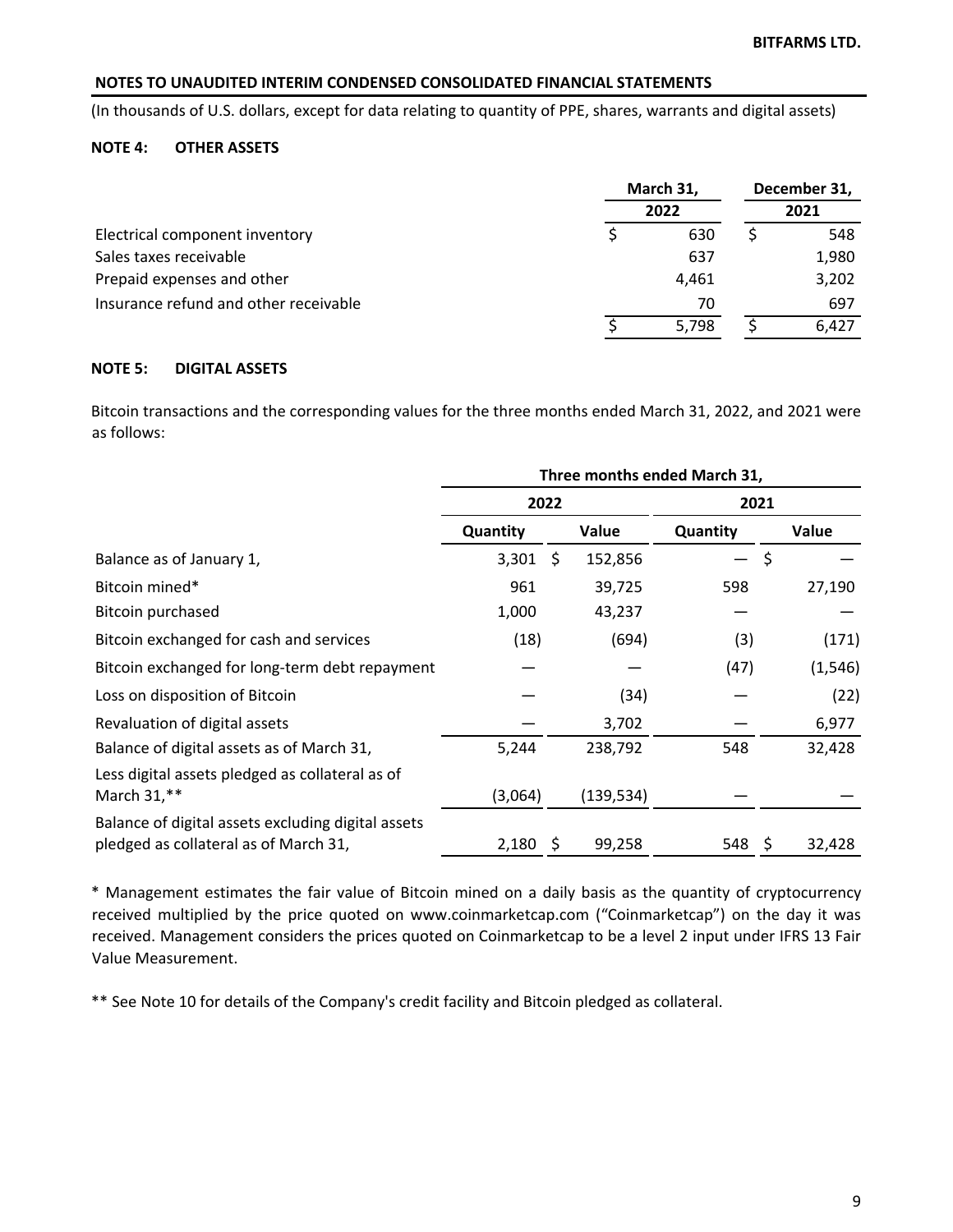(In thousands of U.S. dollars, except for data relating to quantity of PPE, shares, warrants and digital assets)

## **NOTE 6: PROPERTY, PLANT AND EQUIPMENT**

a. As at March 31, 2022, and December 31, 2021, property, plant and equipment consisted of:

|                                                    |    | <b>BVVE and</b><br>electrical<br>components |    | <b>Mineral</b><br>assets |    | Land and<br>buildings |                                     | Leasehold<br>improvements |      | <b>Vehicles</b> | <b>Total</b>  |
|----------------------------------------------------|----|---------------------------------------------|----|--------------------------|----|-----------------------|-------------------------------------|---------------------------|------|-----------------|---------------|
| Cost:                                              |    |                                             |    |                          |    |                       |                                     |                           |      |                 |               |
| Balance as of January 1, 2022                      | \$ | 156,647                                     | S. | 9,000                    | \$ | 4,549                 | \$                                  | 5,783                     | - \$ | 547             | \$<br>176,526 |
| Measurement period adjustment to                   |    |                                             |    |                          |    |                       |                                     |                           |      |                 |               |
| business combination (Note 3)                      |    | (1, 127)                                    |    |                          |    | (18)                  |                                     |                           |      |                 | (1, 145)      |
| Additions during the period                        |    | 49,922                                      |    |                          |    | 2,115                 |                                     | 5,159                     |      | 104             | 57,300        |
| Balance as of March 31, 2022                       |    | 205,442                                     |    | 9,000                    |    | 6,646                 |                                     | 10,942                    |      | 651             | 232,681       |
| Balance as of January 1, 2021                      |    | 52,676                                      |    | 9,000                    |    | 3,263                 |                                     | 2,707                     |      | 448             | 68,094        |
| Additions through business<br>combination (Note 3) |    | 7,081                                       |    |                          |    | 840                   |                                     |                           |      |                 | 7,921         |
| Additions during the period                        |    | 114,323                                     |    |                          |    | 470                   |                                     | 3,265                     |      | 136             | 118,194       |
| Dispositions during the period                     |    | (6, 146)                                    |    |                          |    | (24)                  |                                     | (189)                     |      | (37)            | (6, 396)      |
| Transfer to assets held for sale                   |    | (11, 287)                                   |    |                          |    | —                     |                                     |                           |      |                 | (11, 287)     |
| Balance as of December 31, 2021                    |    | 156,647                                     |    | 9,000                    |    | 4,549                 |                                     | 5,783                     |      | 547             | 176,526       |
| <b>Accumulated Depreciation:</b>                   |    |                                             |    |                          |    |                       |                                     |                           |      |                 |               |
| Balance as of January 1, 2022                      |    | 35,766                                      |    | 1,800                    |    | 286                   |                                     | 1,560                     |      | 264             | 39,676        |
| Depreciation                                       |    | 11,746                                      |    |                          |    | 37                    |                                     | 291                       |      | 17              | 12,091        |
| Balance as of March 31, 2022                       |    | 47,512                                      |    | 1,800                    |    | 323                   |                                     | 1,851                     |      | 281             | 51,767        |
| Balance as of January 1, 2021                      |    | 30,042                                      |    |                          |    | 185                   |                                     | 1,861                     |      | 213             | 32,301        |
| Depreciation                                       |    | 22,233                                      |    |                          |    | 104                   |                                     | 396                       |      | 79              | 22,812        |
| Dispositions during the period                     |    | (5, 172)                                    |    |                          |    | (3)                   |                                     | (148)                     |      | (28)            | (5, 351)      |
| Transfer to assets held for sale                   |    | (10, 026)                                   |    |                          |    |                       |                                     |                           |      |                 | (10,026)      |
| Impairment                                         |    |                                             |    | 1,800                    |    |                       |                                     |                           |      |                 | 1,800         |
| Impairment reversal                                |    | (1, 311)                                    |    |                          |    |                       |                                     | (549)                     |      |                 | (1,860)       |
| Balance as of December 31, 2021                    |    | 35,766                                      |    | 1,800                    |    | 286                   |                                     | 1,560                     |      | 264             | 39,676        |
| Net book value as of                               |    |                                             |    |                          |    |                       |                                     |                           |      |                 |               |
| March 31, 2022                                     | \$ | 157,930                                     | \$ | 7,200                    | \$ | 6,323                 | S                                   | 9,091                     | \$   | 370             | \$<br>180,914 |
| December 31, 2021                                  | -2 | 120,881                                     | \$ | 7,200                    | ड़ | 4,263                 | $\overline{\boldsymbol{\varsigma}}$ | 4,223                     | इ    | 283             | \$<br>136,850 |

### b. Assets held for sale

During the year ended December 31, 2021, the Company ceased using the Antminer S9 miners and has plans to dispose of them within the next 12 months. Management determined that the Antminer S9 miners continue to meet the criteria to be classified as held for sale as at March 31, 2022.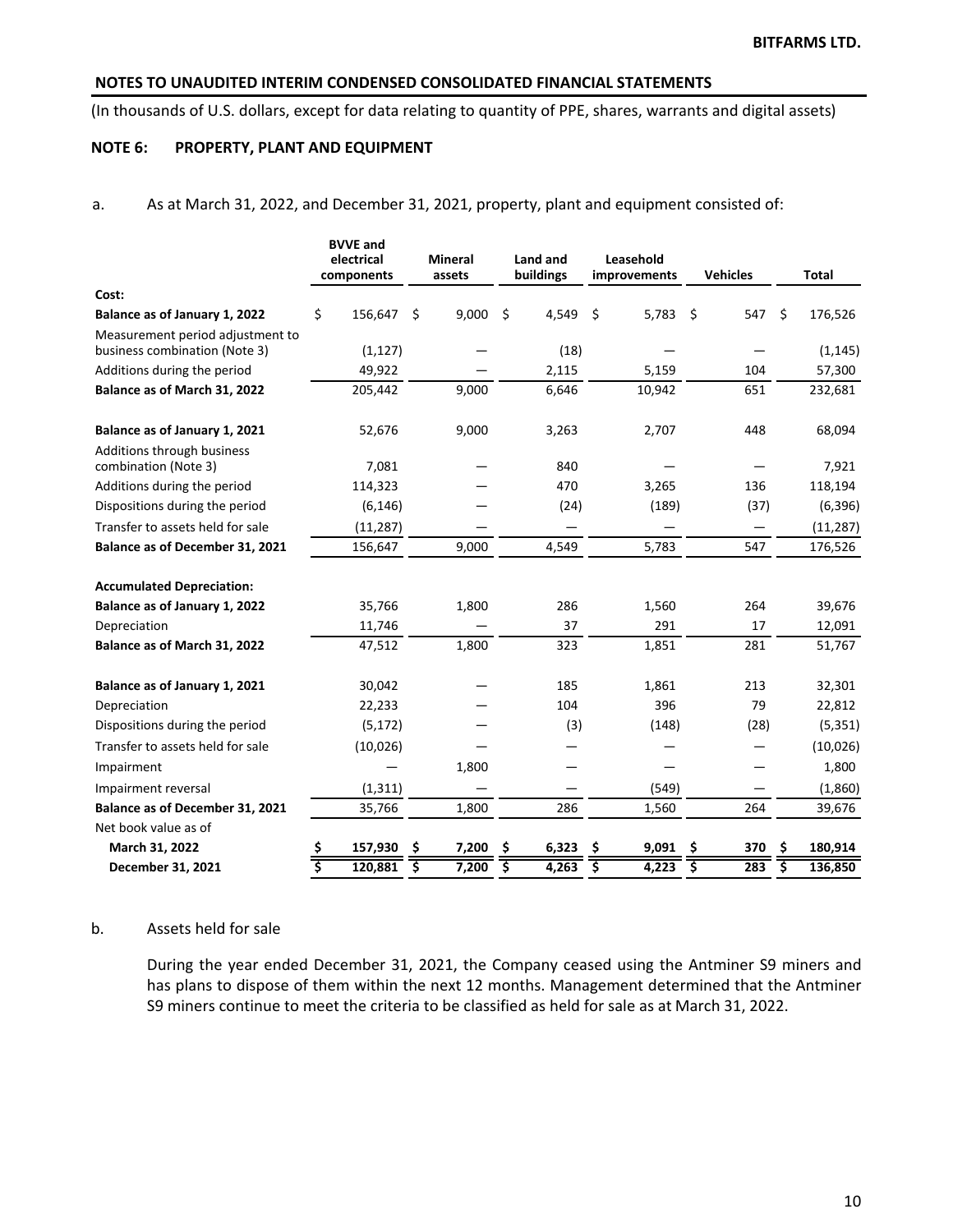(In thousands of U.S. dollars, except for data relating to quantity of PPE, shares, warrants and digital assets)

### **NOTE 6: PROPERTY, PLANT AND EQUIPMENT (Cont.)**

c. Further details of the quantity and models of BVVE held by the Company are as follows :

|                                | <b>MicroBT</b><br>Whatsminer<br>(BTC)* | <b>Bitmain</b><br>S19i Pro | Innosilicon<br><b>T3 &amp; T2T</b><br>$(BTC)**$ | Canaan<br><b>Avalon A10</b><br>(BTC) | Other<br><b>Bitmain</b><br><b>Antminers</b><br>$(BTC)***$ | <b>Total</b> |
|--------------------------------|----------------------------------------|----------------------------|-------------------------------------------------|--------------------------------------|-----------------------------------------------------------|--------------|
| Quantity as of January 1, 2022 | 18,675                                 | 7.172                      | 6.446                                           | 1,024                                | 8,073                                                     | 41,390       |
| Additions during the period    | 11.974                                 |                            |                                                 |                                      |                                                           | 11,974       |
| Dispositions during the period |                                        |                            |                                                 |                                      |                                                           |              |
| Quantity as of March 31, 2022  | 30,649                                 | 7.172                      | 6.446                                           | 1,024                                | 8.073                                                     | 53,364       |

 $*$ Includes 4,311 M20S, 13,685 M30S, 6,742 M31S and 5,911 M31S+ miners

\*\*Includes 5,082 T3 and 1,364 T2T miners

\*\*\*Includes 1,645 Antminer T15 and 368 Antminer S15, and 6,060 Antminer S9 miners that were classified as assets held for sale as described in Note 6b.

Included in the BVVE and electrical equipment listed above are right-of-use assets consisting of 3,000 Whatsminer M31S+ with a net book value of approximately \$4,849 as described in Note 12.

### **NOTE 7: INTANGIBLE ASSETS**

| \$<br>$5,150$ \$<br>$1,800$ \$<br>6,950<br>Balance as of January 1, 2022<br>Measurement period adjustment to business combination (Note 3)<br>200<br>200<br>Balance as of March 31, 2022<br>5,150<br>2,000<br>7,150<br>Balance as of January 1, 2021<br>5,150<br>5,150<br>Additions through business combination (Note 3)<br>1,800<br>1,800<br>5,150<br>Balance as of December 31, 2021<br>1,800<br>6,950<br>Accumulated amortization and impairment :<br>5,008<br>5,269<br>Balance as of January 1, 2022<br>261<br>33<br>517<br>550<br>5,041<br>5,819<br>Balance as of March 31, 2022<br>778<br>Balance as of January 1, 2021<br>4,773<br>4,773<br>235<br>261<br>496<br>5,008<br>Balance as of December 31, 2021<br>261<br>5,269<br>Net book value as of<br>109<br>1,222<br>March 31, 2022<br>\$.<br>1,331<br>S<br>1,539<br>December 31, 2021<br>142<br>1,681<br>S<br>S |              |  | <b>Systems software</b> | <b>Favourable lease</b> | <b>Total</b> |  |
|--------------------------------------------------------------------------------------------------------------------------------------------------------------------------------------------------------------------------------------------------------------------------------------------------------------------------------------------------------------------------------------------------------------------------------------------------------------------------------------------------------------------------------------------------------------------------------------------------------------------------------------------------------------------------------------------------------------------------------------------------------------------------------------------------------------------------------------------------------------------------|--------------|--|-------------------------|-------------------------|--------------|--|
|                                                                                                                                                                                                                                                                                                                                                                                                                                                                                                                                                                                                                                                                                                                                                                                                                                                                          | Cost:        |  |                         |                         |              |  |
|                                                                                                                                                                                                                                                                                                                                                                                                                                                                                                                                                                                                                                                                                                                                                                                                                                                                          |              |  |                         |                         |              |  |
|                                                                                                                                                                                                                                                                                                                                                                                                                                                                                                                                                                                                                                                                                                                                                                                                                                                                          |              |  |                         |                         |              |  |
|                                                                                                                                                                                                                                                                                                                                                                                                                                                                                                                                                                                                                                                                                                                                                                                                                                                                          |              |  |                         |                         |              |  |
|                                                                                                                                                                                                                                                                                                                                                                                                                                                                                                                                                                                                                                                                                                                                                                                                                                                                          |              |  |                         |                         |              |  |
|                                                                                                                                                                                                                                                                                                                                                                                                                                                                                                                                                                                                                                                                                                                                                                                                                                                                          |              |  |                         |                         |              |  |
|                                                                                                                                                                                                                                                                                                                                                                                                                                                                                                                                                                                                                                                                                                                                                                                                                                                                          |              |  |                         |                         |              |  |
|                                                                                                                                                                                                                                                                                                                                                                                                                                                                                                                                                                                                                                                                                                                                                                                                                                                                          |              |  |                         |                         |              |  |
|                                                                                                                                                                                                                                                                                                                                                                                                                                                                                                                                                                                                                                                                                                                                                                                                                                                                          |              |  |                         |                         |              |  |
|                                                                                                                                                                                                                                                                                                                                                                                                                                                                                                                                                                                                                                                                                                                                                                                                                                                                          | Amortization |  |                         |                         |              |  |
|                                                                                                                                                                                                                                                                                                                                                                                                                                                                                                                                                                                                                                                                                                                                                                                                                                                                          |              |  |                         |                         |              |  |
|                                                                                                                                                                                                                                                                                                                                                                                                                                                                                                                                                                                                                                                                                                                                                                                                                                                                          |              |  |                         |                         |              |  |
|                                                                                                                                                                                                                                                                                                                                                                                                                                                                                                                                                                                                                                                                                                                                                                                                                                                                          | Amortization |  |                         |                         |              |  |
|                                                                                                                                                                                                                                                                                                                                                                                                                                                                                                                                                                                                                                                                                                                                                                                                                                                                          |              |  |                         |                         |              |  |
|                                                                                                                                                                                                                                                                                                                                                                                                                                                                                                                                                                                                                                                                                                                                                                                                                                                                          |              |  |                         |                         |              |  |
|                                                                                                                                                                                                                                                                                                                                                                                                                                                                                                                                                                                                                                                                                                                                                                                                                                                                          |              |  |                         |                         |              |  |
|                                                                                                                                                                                                                                                                                                                                                                                                                                                                                                                                                                                                                                                                                                                                                                                                                                                                          |              |  |                         |                         |              |  |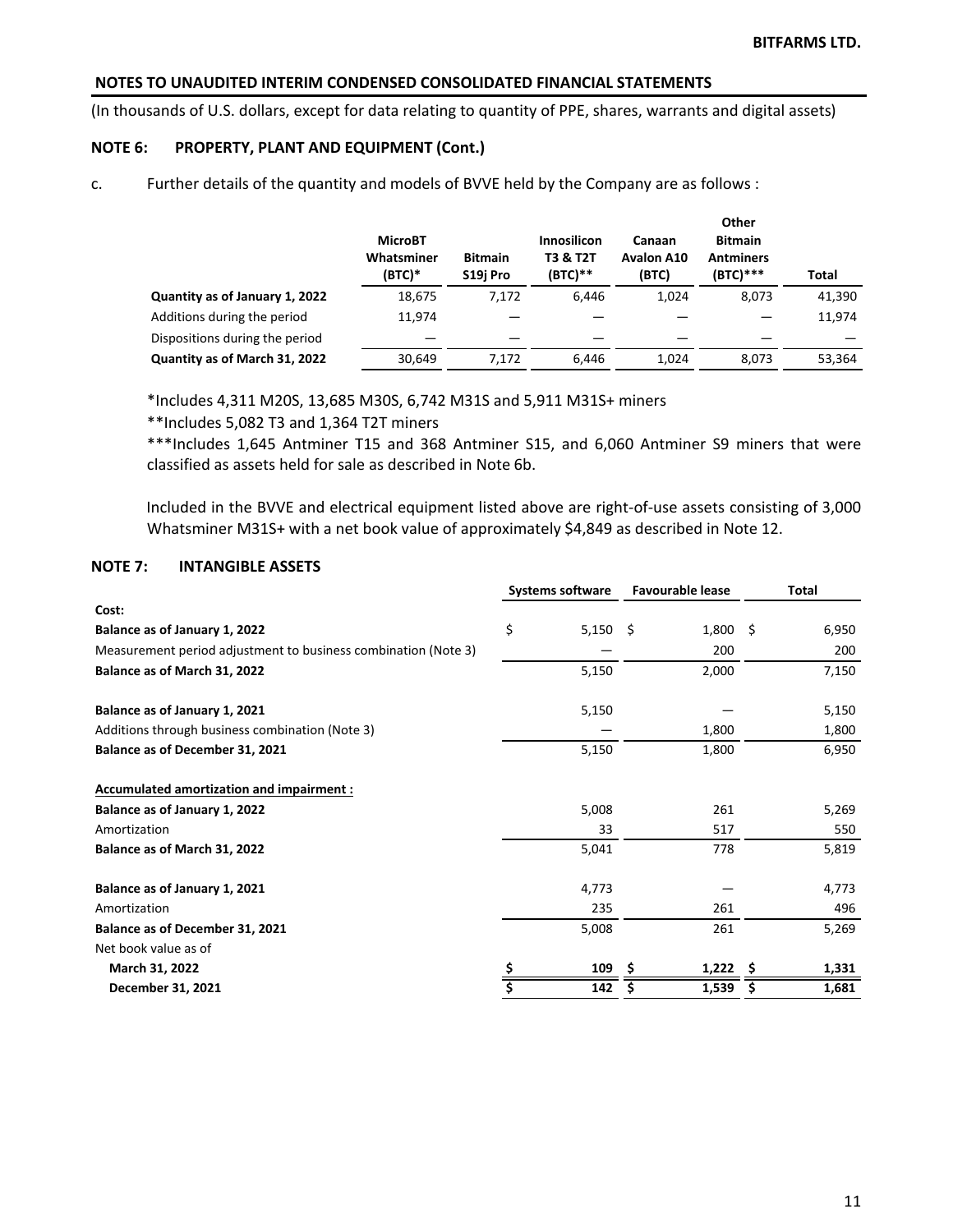(In thousands of U.S. dollars, except for data relating to quantity of PPE, shares, warrants and digital assets)

#### **NOTE 8: LONG-TERM DEPOSITS, EQUIPMENT PREPAYMENTS, OTHER AND COMMITMENTS**

|                                                  | March 31, | December 31,<br>2021 |  |        |
|--------------------------------------------------|-----------|----------------------|--|--------|
|                                                  |           |                      |  |        |
| VAT receivable*                                  |           | 2,669                |  | 2,067  |
| Security deposits for energy, insurance and rent |           | 3,022                |  | 1,555  |
| Equipment and construction prepayments**         |           | 94.224               |  | 83,059 |
|                                                  |           | 99,915               |  | 86,681 |

\* See Note 17c for more details about the provision applied to the Argentine value-added tax (VAT) receivable. 

\*\* The Company has deposits on BVVE and electrical components in the amount of \$70,862, mainly for outstanding orders placed consisting of 48,000 Whatsminer miners with expected delivery in 2022. In addition, the Company has deposits for construction work and materials in the amount of \$23,362, mainly for the Argentina expansion. The Company is exposed to counterparty risk through the significant deposits it places with suppliers of mining hardware to secure orders and delivery dates as well as deposits it places with constructions companies and suppliers of electrical components and construction materials. The risk of a supplier failing to meet its contractual obligations may result in late deliveries or long-term deposits and equipment and construction prepayments that are not realized. The Company attempts to mitigate this risk by procuring mining hardware from the larger more established suppliers and with whom the company has existing relationships and knowledge of their reputation in the market as well as insuring deposits placed for construction work and materials.

The Company's remaining payment obligations in connection with the 48,000 unit purchase agreement and an additional purchase agreement for 1,200 Antminer miners are outlined below:

|                                        | March 31, |
|----------------------------------------|-----------|
|                                        | 2022      |
| Three months ending June 30, 2022      | 51,276    |
| Three months ending September 30, 2022 | 28,391    |
| Three months ending December 31, 2022  | 13,890    |
|                                        | 93.557    |

The Company will require additional sources of financing to meet the payment obligations included in the table above. As described in Note 1, if the Company were unable to obtain such financing, or the Bitcoin price and network difficulty were adversely impacted, then the Company may have difficulty meeting its payment obligations. If the Company were unable to meet its payment obligations, there could result in the loss of equipment prepayments and deposits paid by the Company under the purchase agreements and remedial legal measures taken against the Company which may include damages and forced continuance of the contractual arrangement. Under these circumstances, the Company's growth plans and ongoing operations could be adversely impacted.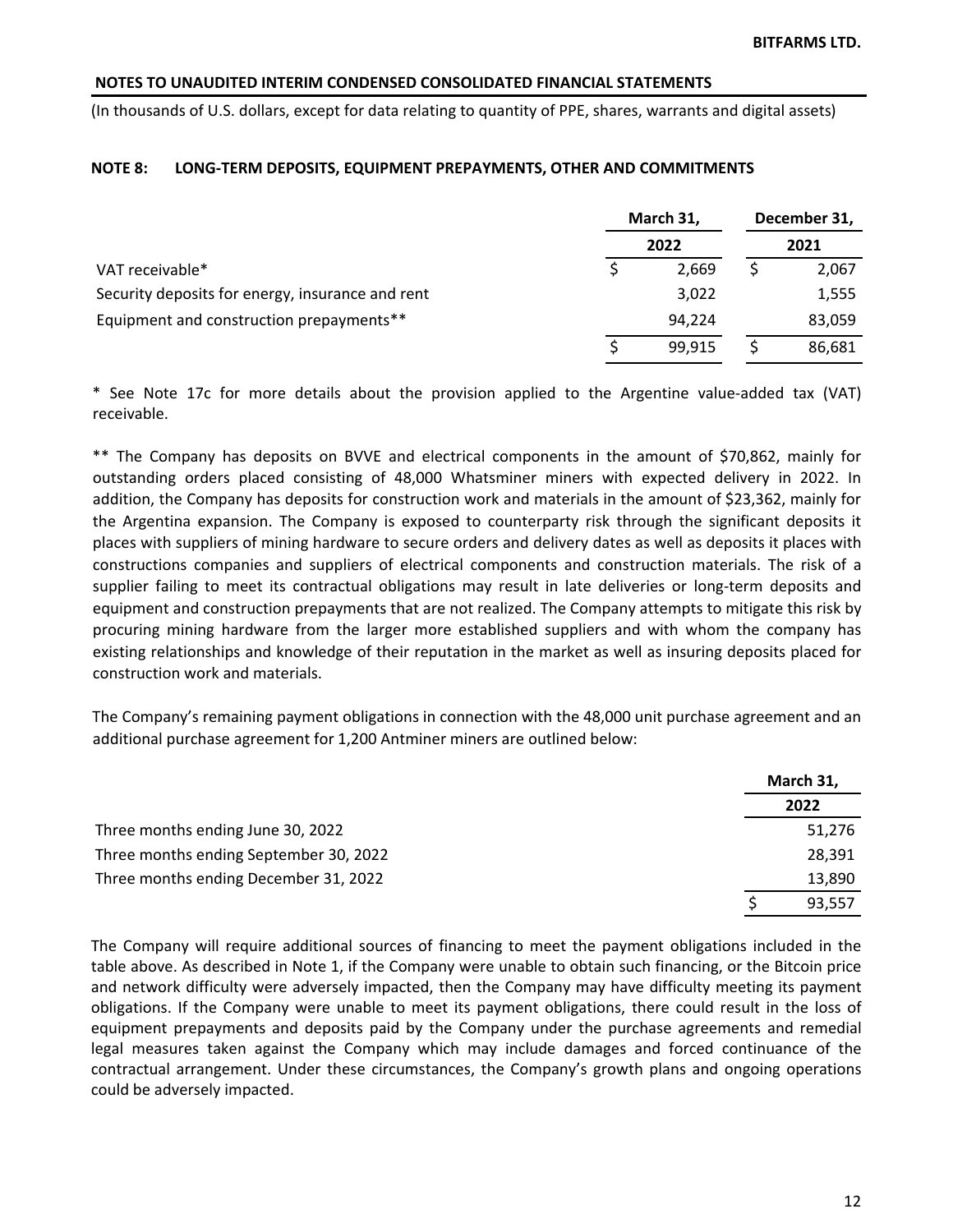(In thousands of U.S. dollars, except for data relating to quantity of PPE, shares, warrants and digital assets)

#### **NOTE 9: TRADE PAYABLES AND ACCRUED LIABILITIES**

|                                                | March 31, |        | December 31, |        |
|------------------------------------------------|-----------|--------|--------------|--------|
|                                                |           | 2022   |              | 2021   |
| Trade accounts payable and accrued liabilities |           | 10.294 |              | 9.873  |
| Government remittances                         |           | 435    |              | 4.607  |
|                                                |           | 10.729 |              | 14,480 |

### **NOTE 10: CREDIT FACILITY**

|                                               | March 31, |         | December 31, |        |
|-----------------------------------------------|-----------|---------|--------------|--------|
|                                               |           | 2022    |              | 2021   |
| Revolving credit facility                     |           | 100.000 |              | 60,000 |
| Interest payable on revolving credit facility |           | 592     |              |        |
|                                               |           | 100,592 |              | 60,002 |

On December 30, 2021, the Company entered into a secured revolving credit facility up to \$100,000 for a term of 6 months with Galaxy Digital LLC (the Facility Lender). The facility bears interest at a rate of 10.75% per annum with an unused fee of 0.75% per annum charged on the unused portion of the \$100,000 facility. The facility is secured by Bitcoin, with the minimum value of Bitcoin pledged as collateral calculated as 143% of the amount borrowed. The Company is required to contribute additional collateral to the Facility Lender any time the value of the Bitcoin pledged as collateral is below 133% of the amount borrowed. The Company also has the right to require the Facility Lender to return any Bitcoin when the value of the Bitcoin pledged as collateral exceeds 143% of the amount borrowed. A substantial decrease in Bitcoin price may result in the Company being unable to meet the minimum Bitcoin collateral requirements, which could result in the disposition of the Company's Bitcoin pledged as collateral by the Facility Lender, or repayment of the facility in fiat currency on demand. The Company is exposed to counterparty risk as it is reliant on the Facility Lender to return the Bitcoin collateral upon extinguishment of the credit facility.

This agreement contains a covenant where the ending balance of the Company's net assets of any calendar month cannot decline by:

- a. 25% or more compared to the previous month
- b. 50% or more compared to three months ago
- c. 50% or more compared to any calendar month in the immediately preceding calendar year

As of April 30, 2022, the most recently completed calendar month, the Company was in compliance with all of the covenants described above.

During the three months ended March 31, 2022, the Company drew an additional \$40,000 of the credit facility, bringing the total amount drawn to \$100,000 as of March 31, 2022. The Company pledged 3,064 Bitcoin as collateral with a fair market value of \$139,534 as of March 31, 2022. The pledged Bitcoin is held in a segregated Coinbase Custody account owned by the Facility Lender. Subsequent to the reporting date, an additional 1,870 BTC were held as collateral by the Facility Lender due to the decline in Bitcoin price.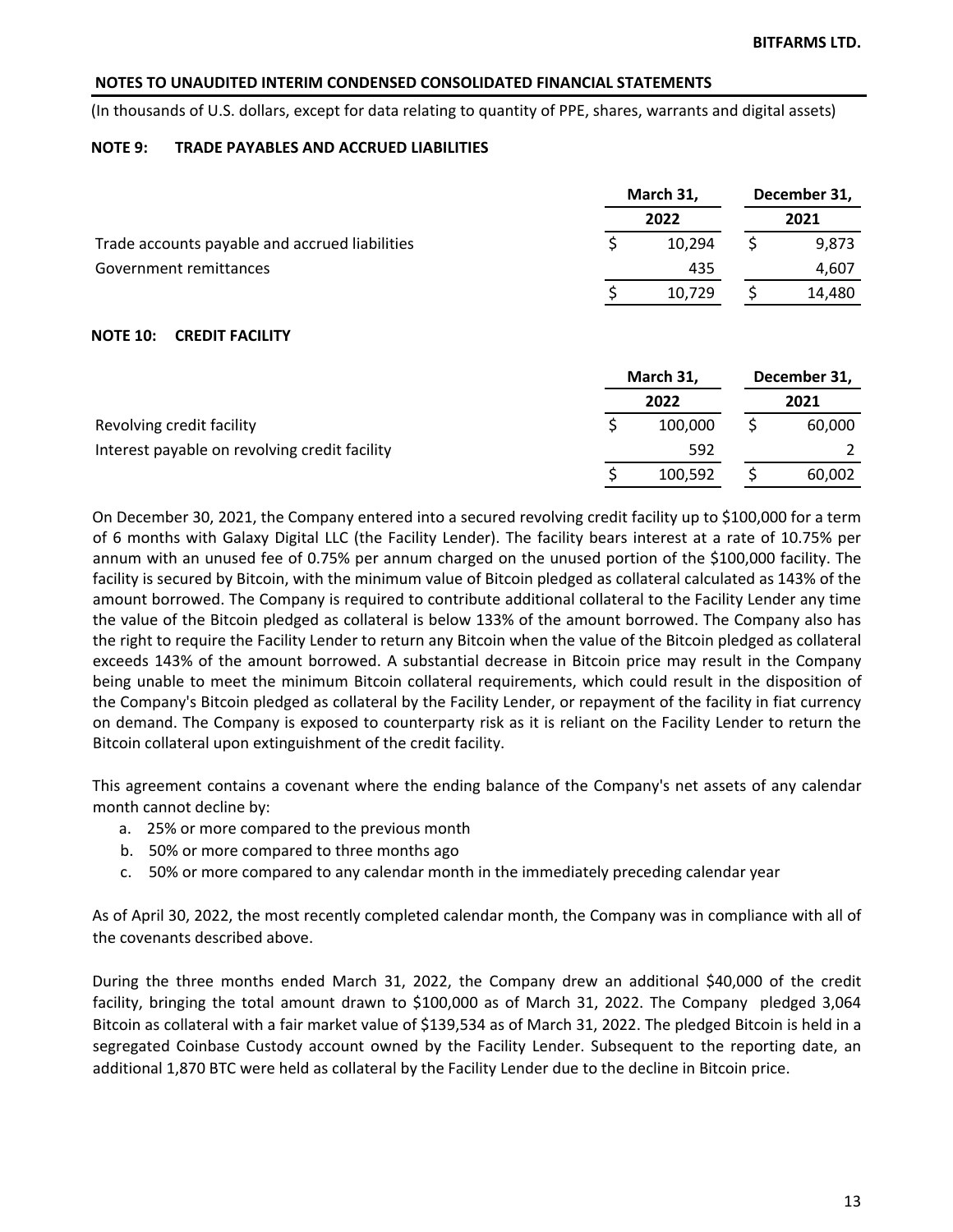(In thousands of U.S. dollars, except for data relating to quantity of PPE, shares, warrants and digital assets)

### **NOTE 11: LONG-TERM DEBT**

|                                        | March 31, | December 31, |
|----------------------------------------|-----------|--------------|
|                                        | 2022      | 2021         |
| Equipment financing                    | 37,782    | 11,039       |
| Volta note payable                     | 84        | 128          |
| Total long-term debt                   | 37,866    | 11,167       |
| Less current portion of long-term debt | (23, 204) | (10, 257)    |
| Non-current portion of long-term debt  | 14,662    | 910          |

#### a) Equipment financing

In February 2022, the Company entered into an equipment financing agreement for gross proceeds of \$32,000 collateralized by 6,100 Bitmain S19j Pros referred to as "Blockfi Loan". The net proceeds received by the Company were \$30,994 after capitalizing origin, structuring and other transaction fees of \$1,006.

Details of the equipment financing and the balance of the loans and the net book value (NBV) of their related collateral, as of March 31, 2022, are as follows:

|                    |                      |       | Long-term |                |    |         |      |                   |             |
|--------------------|----------------------|-------|-----------|----------------|----|---------|------|-------------------|-------------|
|                    |                      |       |           | <b>Monthly</b> |    | debt    |      | NBV of            |             |
|                    | <b>Maturity date</b> | Rate  |           | repayment      |    | balance |      | <b>Collateral</b> | Collateral* |
| Blockfills loan #1 | August 2022          | 22.2% | \$        | 92             | \$ | 404     | - \$ | 906               | 1,000       |
| Blockfills loan #2 | September 2022       | 17.8% |           | 134            |    | 707     |      | 1,541             | 2,000       |
| Blockfills loan #3 | October 2022         | 18.6% |           | 67             |    | 396     |      | 876               | 1,000       |
| Foundry loan #1    | September 2022       | 18.6% |           | 540            |    | 3,088   |      | 7,070             | 1,465       |
| Foundry loan #2    | <b>March 2023</b>    | 16.5% |           | 100            |    | 1,016   |      | 1,740             | 300         |
| Foundry loan #3    | April 2023           | 16.5% |           | 94             |    | 1,030   |      | 1,450             | 300         |
| Foundry loan #4    | May 2023             | 16.5% |           | 106            |    | 1,258   |      | 1,703             | 400         |
| Blockfi loan       | February 2024        | 18.1% |           | 1,530          |    | 29,883  |      | 39,290            | 6,100       |
| Total              |                      |       | Ś         | 2,663          |    | 37,782  | S    | 54,576            | 12,565      |
|                    |                      |       |           |                |    |         |      |                   |             |

\*Represents the quantity of Whatsminers and Bitmain S19j Pros received in connection with the equipment financing and pledged as collateral for the related loan.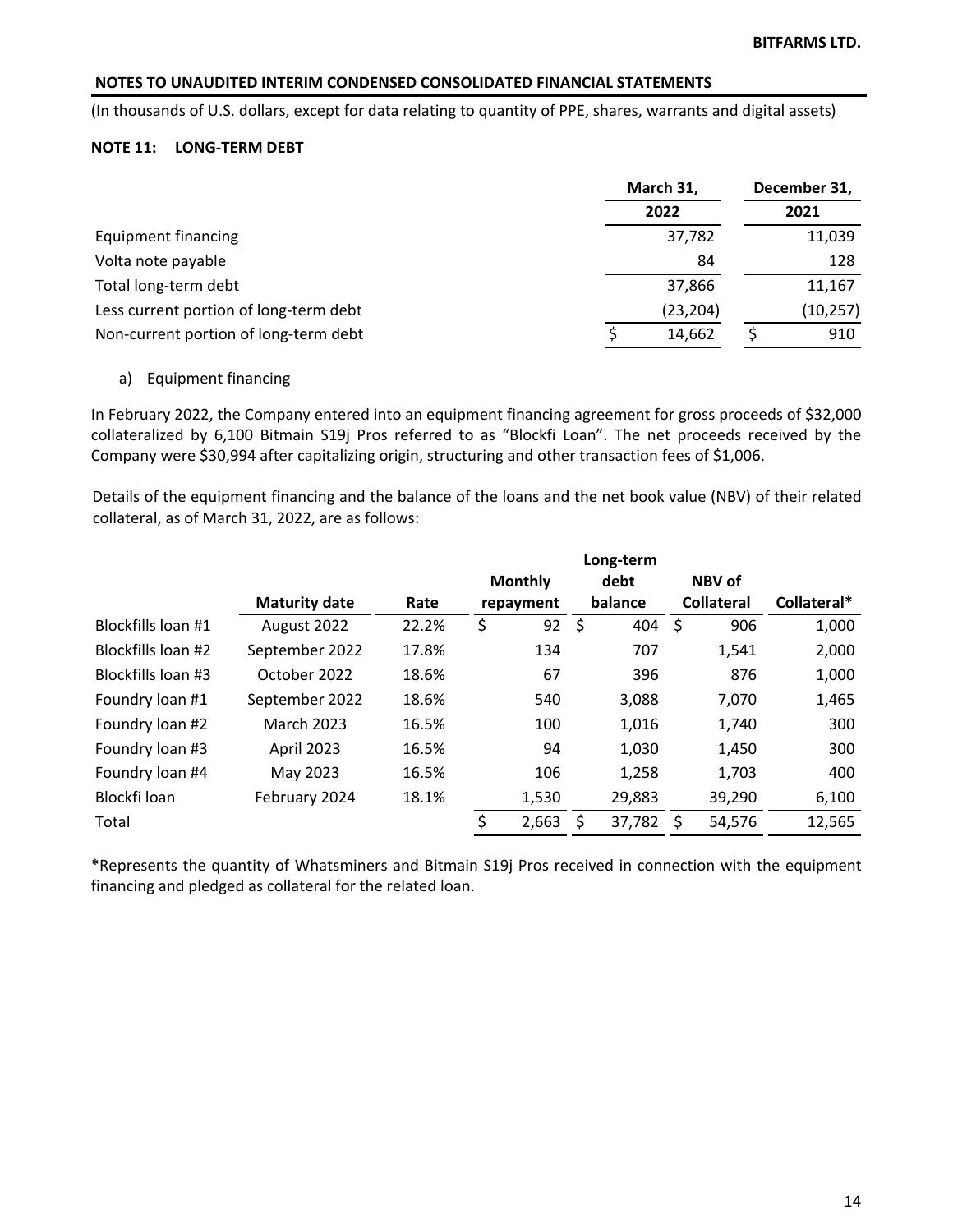(In thousands of U.S. dollars, except for data relating to quantity of PPE, shares, warrants and digital assets)

### **NOTE 12: LEASES**

Set out below are the carrying amounts of the Company's right-of-use assets and lease liabilities and their activity during the three months ended March 31, 2022:

|                                           | Leased<br>premises |      | <b>Vehicles</b> |               | <b>Other</b><br>equipment |     | <b>Total ROU</b><br>assets |          | Lease<br>liabilities |
|-------------------------------------------|--------------------|------|-----------------|---------------|---------------------------|-----|----------------------------|----------|----------------------|
| As at January 1, 2022                     | \$<br>9,038        | - \$ | 283             | S             | 76                        | - Ś | 9,397                      | S        | 13,573               |
| Additions and extensions to ROU assets    | 1,841              |      |                 |               |                           |     | 1,841                      |          | 1,838                |
| Depreciation                              | (376)              |      | (31)            |               | (9)                       |     | (416)                      |          |                      |
| Payments                                  |                    |      |                 |               |                           |     |                            |          | (1, 354)             |
| Interest                                  |                    |      |                 |               |                           |     |                            |          | 305                  |
| Foreign exchange                          |                    |      |                 |               |                           |     |                            |          | 163                  |
| As at March 31, 2022                      | 10,503             | - \$ | 252             | <sup>\$</sup> | 67                        | -Ś  | 10,822                     | <b>S</b> | 14,525               |
| Less current portion of lease liabilities |                    |      |                 |               |                           |     |                            |          | (4, 421)             |
| Non-current portion of lease liabilities  |                    |      |                 |               |                           |     |                            |          | 10,104               |

The Company maintains one lease agreement for mining hardware, consisting of 3,000 Whatsminer M31S+, with a net book value of approximately \$4,849, classified as property, plant and equipment under BVVE and electrical equipment as described in Note 6.

#### **NOTE 13: INCOME TAXES**

#### a. Deferred taxes

Deferred taxes are computed at a tax rate of 26.5% based on tax rates expected to apply at the time of realization. Deferred taxes relate primarily to the timing differences on recognition of expenses relating to the depreciation of fixed assets, loss carryforwards and professional fees relating to the Company's equity activity that are recorded as a reduction of equity. The Company's deferred tax liability as of March 31, 2022 was \$11,323 and its deferred tax asset was \$4,475.

b. Taxes included in profit or loss:

|                       | Three months ended March 31, |       |    |      |  |
|-----------------------|------------------------------|-------|----|------|--|
|                       |                              | 2022  |    | 2021 |  |
| Current tax expense:  |                              |       |    |      |  |
| Current year          | \$                           | 4,065 | \$ | 429  |  |
| Prior year            |                              | (146) |    |      |  |
| Deferred tax expense: |                              |       |    |      |  |
| Current year          |                              | 2,519 |    | 241  |  |
| Prior year            |                              |       |    |      |  |
|                       | \$                           | 6,438 |    | 670  |  |

In addition to the taxes included in profit or loss, a deferred tax recovery of \$227 was recorded through equity as it related to expenses recorded as a reduction of equity in connection with the Company's at-the-market equity program as described in Note 14.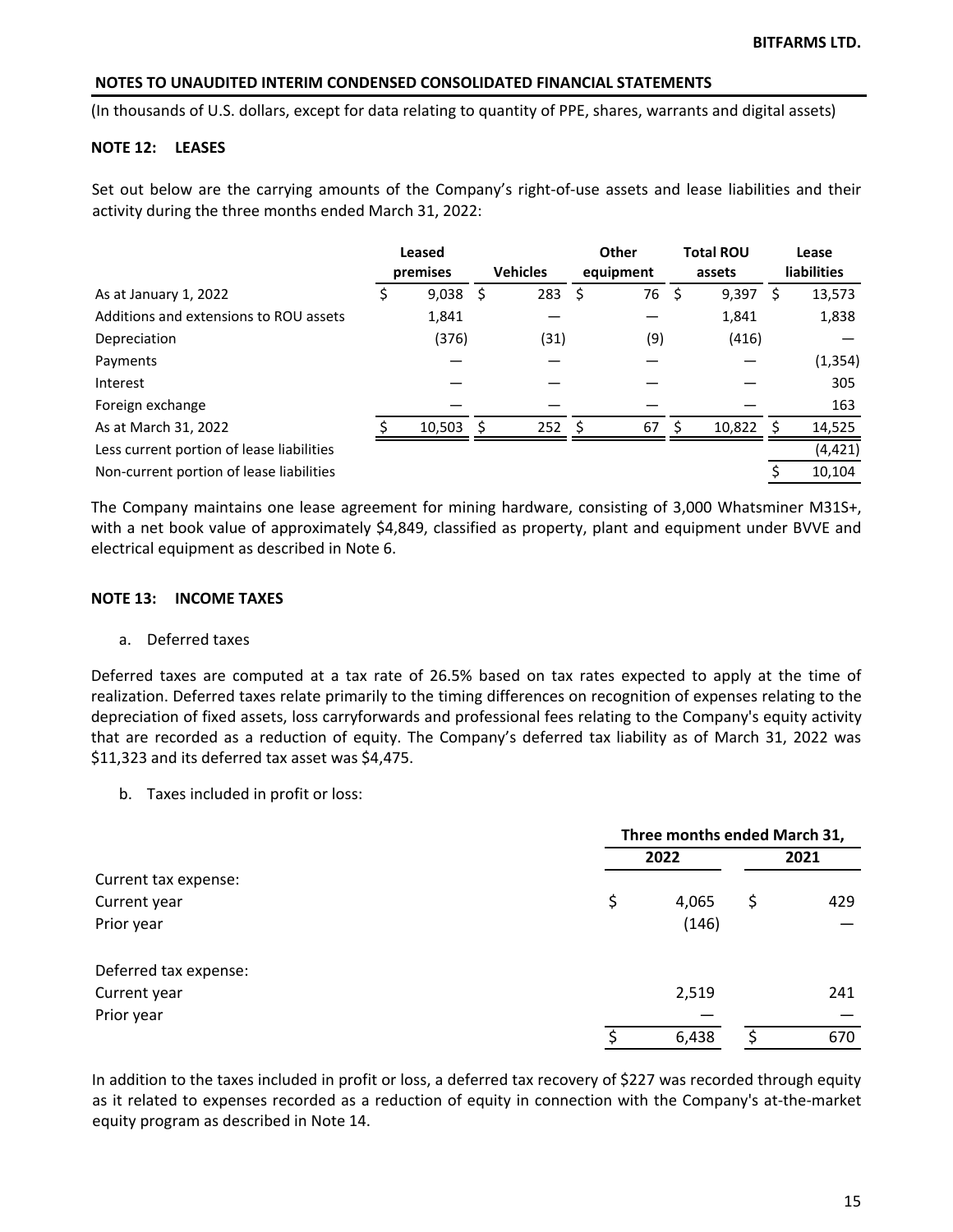(In thousands of U.S. dollars, except for data relating to quantity of PPE, shares, warrants and digital assets)

## **NOTE 13: INCOME TAXES (Cont.)**

c. Effective tax rate for the three months ended March 31:

|                                               | 2022  |  |
|-----------------------------------------------|-------|--|
| Income tax expense at statutory rate of 26.5% | 2.904 |  |
| Increase in taxes resulting from:             |       |  |
| Foreign rate differential                     | 2,101 |  |
| Prior year                                    | (146) |  |
| Non-deductible expenses and other             | 86    |  |
| Deferred tax asset not recognized             | 1,493 |  |
|                                               | 6,438 |  |

## **NOTE 14: SHARE CAPITAL**

|                               | Authorized            |                                            | Issued and outstanding at |  |  |
|-------------------------------|-----------------------|--------------------------------------------|---------------------------|--|--|
|                               | <b>March 31, 2022</b> | <b>March 31, 2022</b><br>December 31, 2021 |                           |  |  |
|                               |                       | <b>Number of shares</b>                    |                           |  |  |
| Common shares of no par value | Unlimited             | 201,626,602                                | 194,805,893               |  |  |

Details of the outstanding warrants are as follows:

|                         |                              | 2022                                        | 2021                  |                                             |  |  |
|-------------------------|------------------------------|---------------------------------------------|-----------------------|---------------------------------------------|--|--|
|                         | <b>Number of</b><br>warrants | Weighted<br>average exercise<br>price (USD) | Number of<br>warrants | Weighted<br>average exercise<br>price (USD) |  |  |
| Outstanding, January 1, | 19,427,797                   | \$4.16                                      | 6,052,918             | \$0.41                                      |  |  |
| Granted                 | 25,000                       | 3.47                                        | 28,119,071            | 2.76                                        |  |  |
| Exercised               |                              |                                             | (20, 748, 601)        | 1.95                                        |  |  |
| Outstanding, March 31,  | 19,452,797                   | \$4.16                                      | 13,423,388            | \$2.96                                      |  |  |

The weighted average contractual life of the warrants as at March 31, 2022 was 2.2 years (March 31, 2021: 3.3 years). 

## *Garlock Acquisition*

During the three months ended March 31, 2022, the Company acquired a building in Quebec referred to as "Garlock" in exchange for \$1,783 and 25,000 warrants granted with a strike price of \$3.47USD that have a contractual life of 2 years.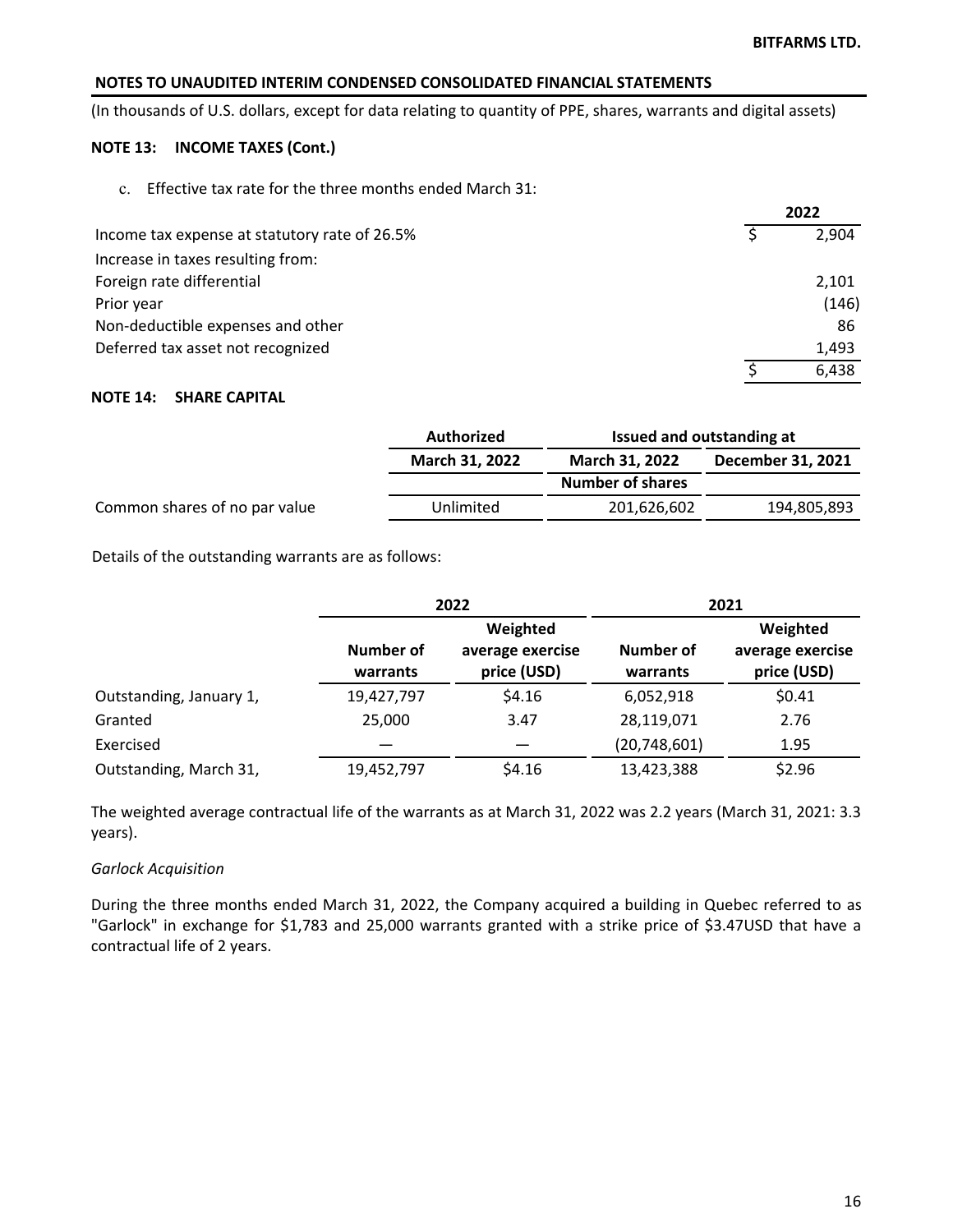(In thousands of U.S. dollars, except for data relating to quantity of PPE, shares, warrants and digital assets)

### **NOTE 14: SHARE CAPITAL (Cont.)**

#### At-The-Market Equity Program

Bitfarms commenced an at-the-market equity program on August 16, 2021, pursuant to which the Company may, at its discretion and from time-to-time, sell common shares of the Company, resulting in the Company receiving aggregate proceeds of up to \$500,000. During the year ended December 31, 2021, the Company issued 23,922,928 common shares in exchange for gross proceeds of \$150,296 at an average share price of approximately \$6.28USD. The Company received net proceeds of \$145,601 after paying commissions of \$4,509 to the Company's agent, in addition to \$186 of other transaction fees. During the three months ended March 31, 2022, the Company issued 6,820,709 common shares in exchange for gross proceeds of \$27,183 at an average share price of approximately \$3.99USD. The Company received net proceeds of \$26,289 after paying commissions of \$815 to the Company's agent and \$78 in other transaction costs.

#### **NOTE 15: TRANSACTIONS AND BALANCES WITH RELATED PARTIES**

a. Balances with related parties:

|                                               | March 31, |       | December 31, |       |
|-----------------------------------------------|-----------|-------|--------------|-------|
|                                               |           | 2022  |              | 2021  |
| Trade payables and accrued liabilities:       |           |       |              |       |
| Directors' remuneration                       |           |       |              | 19    |
| Director and senior management incentive plan |           | 113   |              | 1,465 |
|                                               | Ś         | 113   |              | 1,484 |
| Lease liabilities:                            |           |       |              |       |
| Companies controlled by directors             |           | 1,280 |              | 1,357 |

Amounts due to related parties, other than lease liabilities, are unsecured, non-interest bearing and payable on demand.

- b. Transactions with related parties during the three months ended March 31, 2022:
	- 1. The Company made rent payments totaling approximately \$121 for the three months ended March 31, 2022, (for the three months ended March 31, 2021: \$116) to companies controlled by certain directors. The rent payments were classified as interest included in financial expenses and principal repayment of lease liabilities.
	- 2. The Company entered into consulting agreements with two directors. The consulting fees totaled approximately \$200 for the three months ended March 31, 2022 (for the three months ended March 31, 2021: \$124).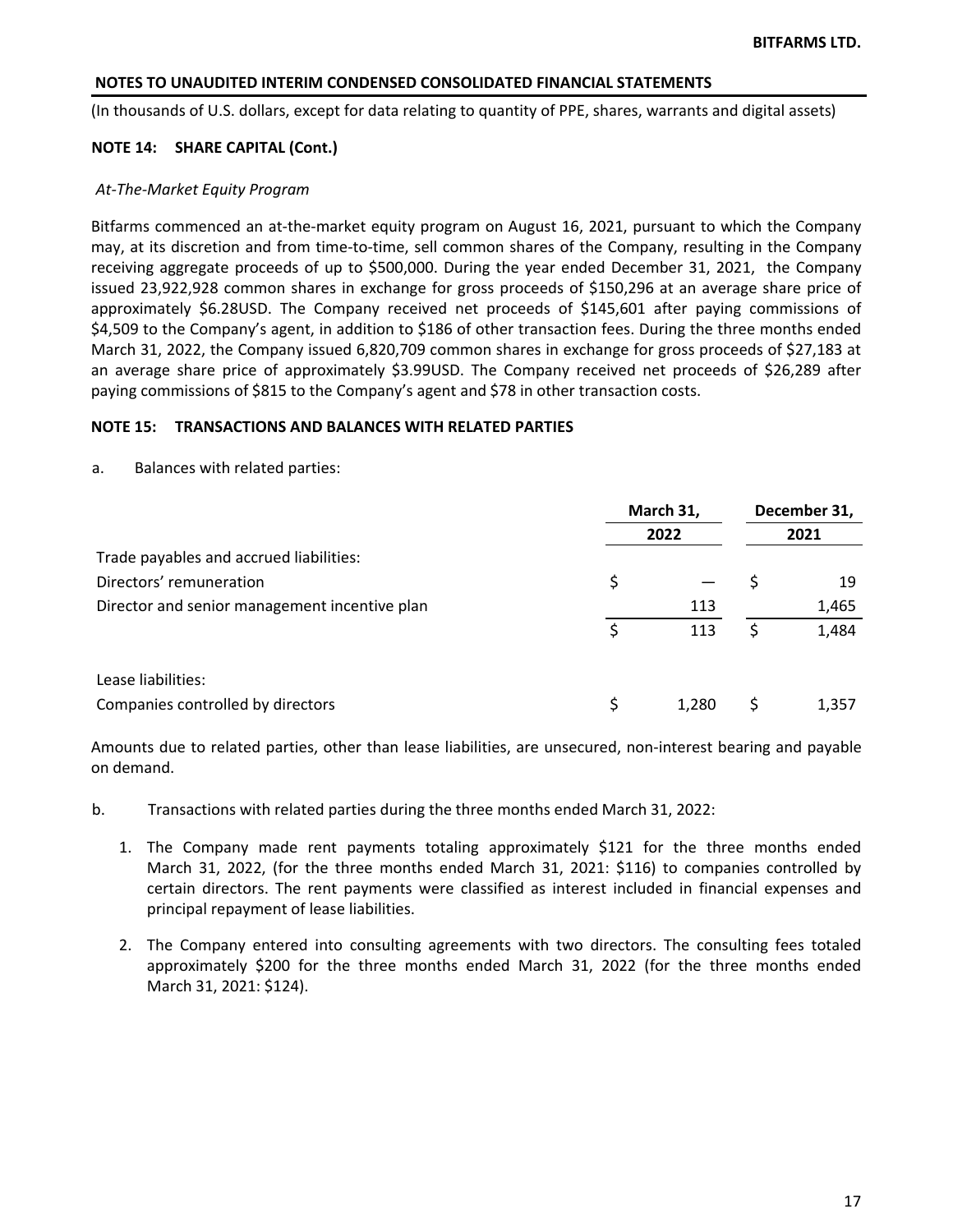(In thousands of U.S. dollars, except for data relating to quantity of PPE, shares, warrants and digital assets)

### **NOTE 15: TRANSACTIONS AND BALANCES WITH RELATED PARTIES (Cont.)**

The transactions described above were incurred in the normal course of operations. These transactions are included in consolidated statements of profit or loss and comprehensive profit and loss as follows:

|                                     | Three months ended March 31, |      |  |      |  |
|-------------------------------------|------------------------------|------|--|------|--|
|                                     |                              | 2022 |  | 2021 |  |
| General and administrative expenses |                              | 200  |  | 124  |  |
| Net financial expenses (income)     |                              | 77   |  | 33   |  |
|                                     |                              | 227  |  | 157  |  |

#### **NOTE 16: SHARE-BASED PAYMENT**

The share-based payment expense recognized in the financial statements for employee services received is as follows:

|                                          | Three months ended March 31, |       |      |     |
|------------------------------------------|------------------------------|-------|------|-----|
|                                          |                              | 2022  | 2021 |     |
| Equity-settled share-based payment plans |                              | 6.105 |      | 420 |

The share-based payment transactions entered into between the Company and its employees and service providers during the three months ended March 31, 2022 are described below. During the three months ended March 31, 2022, the Board of Directors approved stock option grants to purchase 120,000 common shares in accordance with the stock option plan adopted on May 18, 2021. All options issued to employees become exercisable when they vest and can be exercised for a period of 5 years from the date of the grant.

The inputs used to value the option grants using the Black-Scholes model are as follows:

|                                        | March 31, |
|----------------------------------------|-----------|
| <b>Grant date</b>                      | 2022      |
| Dividend yield (%)                     |           |
| Expected share price volatility (%)    | 105 %     |
| Risk-free interest rate (%)            | 2.49%     |
| Expected life of stock options (years) | 3         |
| Share price (CAD)                      | 4.71      |
| Exercise price (CAD)                   | 4.71      |
| Fair value of options (USD)            | 2.40      |
| Vesting period (years)                 | 1.5       |
| Quantity of options granted            | 120,000   |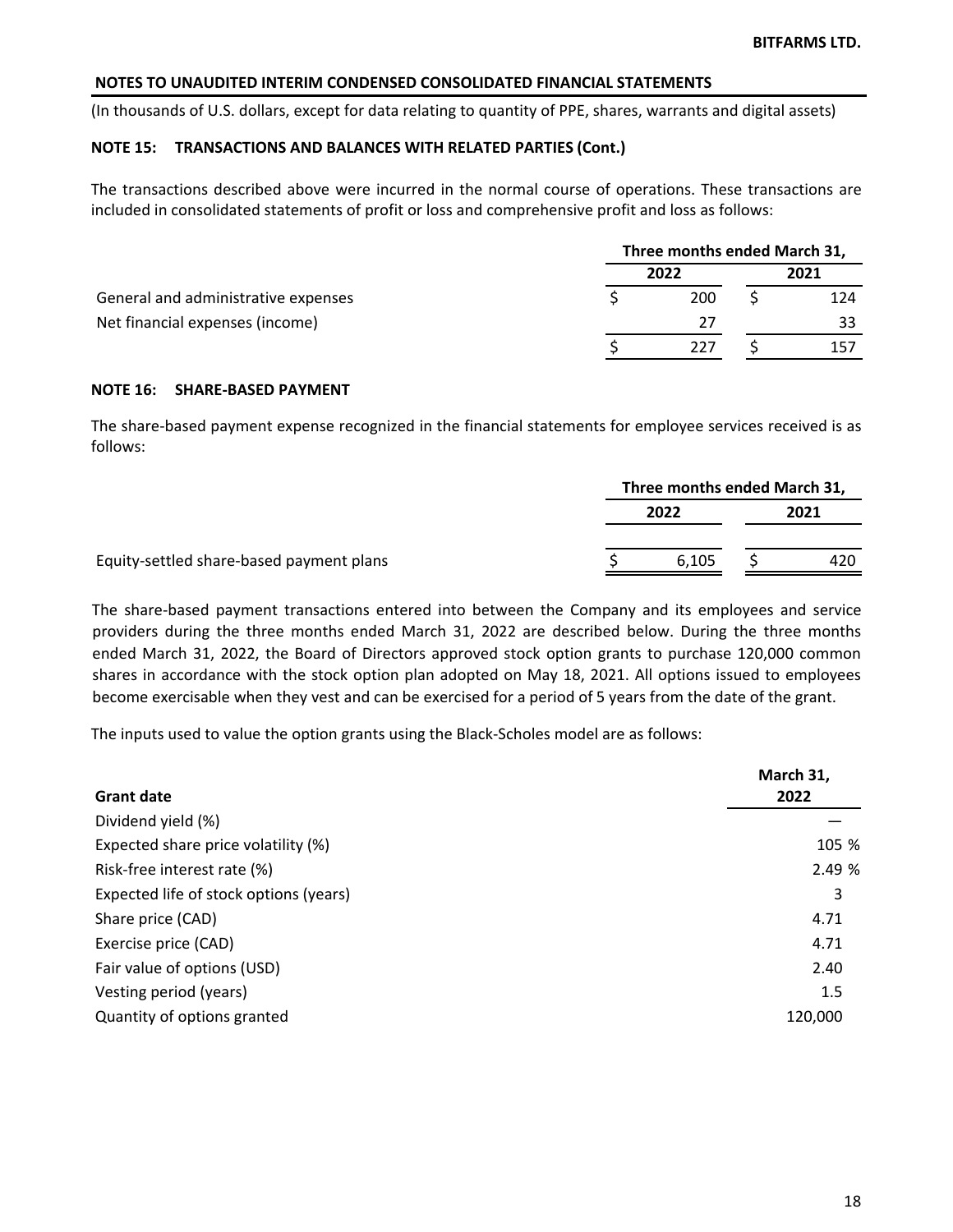(In thousands of U.S. dollars, except for data relating to quantity of PPE, shares, warrants and digital assets)

## **NOTE 16: SHARE-BASED PAYMENT (Cont.)**

Details of the outstanding stock options are as follows:

|                         |                             | Three months ended March 31, 2022                    |  |  |
|-------------------------|-----------------------------|------------------------------------------------------|--|--|
|                         | Number of<br><b>Options</b> | Weighted<br><b>Average Exercise</b><br>Price (\$CAD) |  |  |
| Outstanding, January 1, | 12,546,733                  | 5.06                                                 |  |  |
| Granted                 | 120,000                     | 4.71                                                 |  |  |
| Exercised               | (55,000)                    | 0.42                                                 |  |  |
| Outstanding, March 31,  | 12,611,733                  | 5.08                                                 |  |  |
| Exercisable, March 31,  | 5,875,558                   | 4.45                                                 |  |  |

The weighted average contractual life of the stock options as at March 31, 2022 was 4.2 years (March 31, 2021: 3.7 years).

## **NOTE 17: ADDITIONAL DETAILS TO THE STATEMENT OF PROFIT OR LOSS AND COMPREHENSIVE PROFIT OR LOSS**

a. Additional details to the components of cost of sales are as follows:

|                                        | Three months ended March 31, |        |  |       |
|----------------------------------------|------------------------------|--------|--|-------|
|                                        |                              | 2022   |  | 2021  |
| Energy and infrastructure              |                              | 9.590  |  | 5,469 |
| Depreciation and amortization          |                              | 13,066 |  | 3,008 |
| Purchases of electrical components     |                              | 307    |  | 256   |
| Electrician salaries and payroll taxes |                              | 329    |  | 387   |
|                                        |                              | 23,292 |  | 9,120 |

b. Additional details to the components of general and administrative expenses are as follows:

|                                  | Three months ended March 31, |        |  |       |
|----------------------------------|------------------------------|--------|--|-------|
|                                  |                              | 2022   |  | 2021  |
| Salaries and share based payment |                              | 7,660  |  | 1,299 |
| <b>Professional services</b>     |                              | 2,123  |  | 985   |
| Advertising and promotion        |                              | 50     |  |       |
| Insurance, duties and other      |                              | 3,565  |  | 447   |
| Travel, motor vehicle and meals  |                              | 315    |  | 27    |
| Hosting and telecommunications   |                              | 130    |  | 59    |
|                                  |                              | 13,843 |  | 2,819 |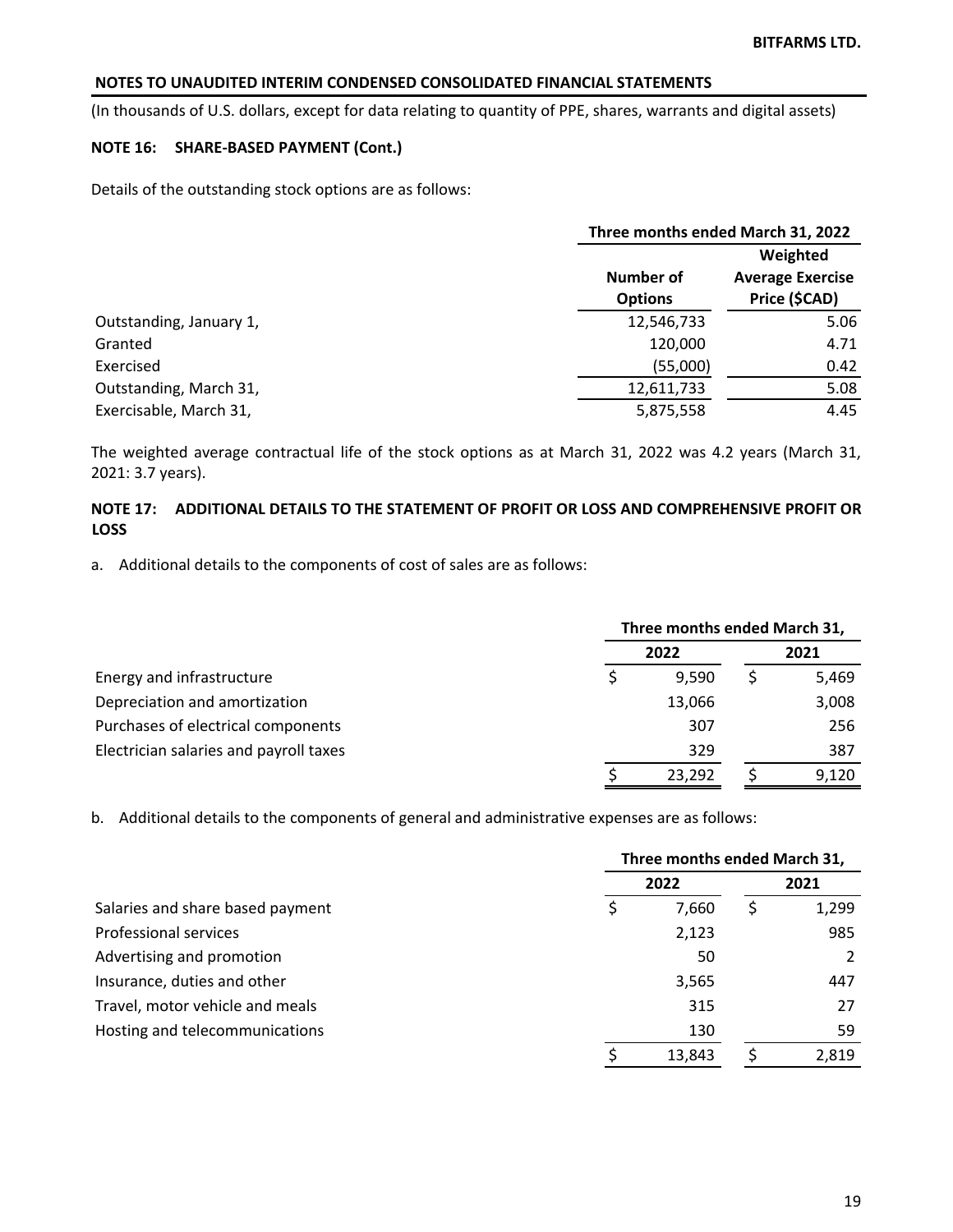(In thousands of U.S. dollars, except for data relating to quantity of PPE, shares, warrants and digital assets)

## **NOTE 17: ADDITIONAL DETAILS TO THE STATEMENT OF PROFIT OR LOSS AND COMPREHENSIVE PROFIT OR LOSS (Cont.)**

c. Additional details to the components of net financial expenses (income) are as follows:

|                                                | Three months ended March 31, |           |   |        |  |
|------------------------------------------------|------------------------------|-----------|---|--------|--|
|                                                |                              | 2022      |   | 2021   |  |
| Loss on revaluation of warrants                | \$                           |           |   | 19,524 |  |
| Loss on embedded derivative                    |                              |           |   | 2,641  |  |
| Gain on disposition of marketable securities*  |                              | (10, 937) |   |        |  |
| Loss (gain) on currency exchange               |                              | 858       |   | (322)  |  |
| Interest on credit facility and long-term debt |                              | 2,705     |   | 474    |  |
| Interest on lease liabilities                  |                              | 305       |   | 424    |  |
| Warrant issuance costs                         |                              |           |   | 668    |  |
| Provision on VAT receivable**                  |                              | 2,919     |   |        |  |
| Other financial expenses                       |                              | 67        |   | 16     |  |
|                                                | \$                           | (4,083)   | S | 23,425 |  |

\* During the three months ended March 31, 2022, the Company has continued to fund its expansion in Argentina through the acquisition of marketable securities and in-kind contribution of these securities to a subsidiary in Argentina that it controls. The subsequent disposition of these marketable securities in exchange for Argentine Pesos gave rise to a gain as the amount received in Pesos exceeds the amount of Pesos the Company would have received from a direct foreign currency exchange.

\*\* The Argentine VAT is not expected to be settled within the next 12 months and therefore it has been classified as long-term in Note 8. The Company has recorded a provision on this VAT receivable, which is classified within net financial expenses (income) during the three months ended March 31, 2022. Historically, ARS has devalued significantly when compared to USD due to high levels of inflation in Argentina, which may result in the Company recording future foreign exchange losses on its Argentina VAT receivable.

d. Earnings per share:

For the three months ended March 31, 2021, potentially dilutive securities have not been included in the calculation of diluted earnings (loss) per share because their effect is antidilutive. The additional potentially dilutive securities that would have been included in the calculation for diluted earnings per share had their effect not been anti-dilutive, for the three months ended March 31, 2021, would have been approximately 25,142,000.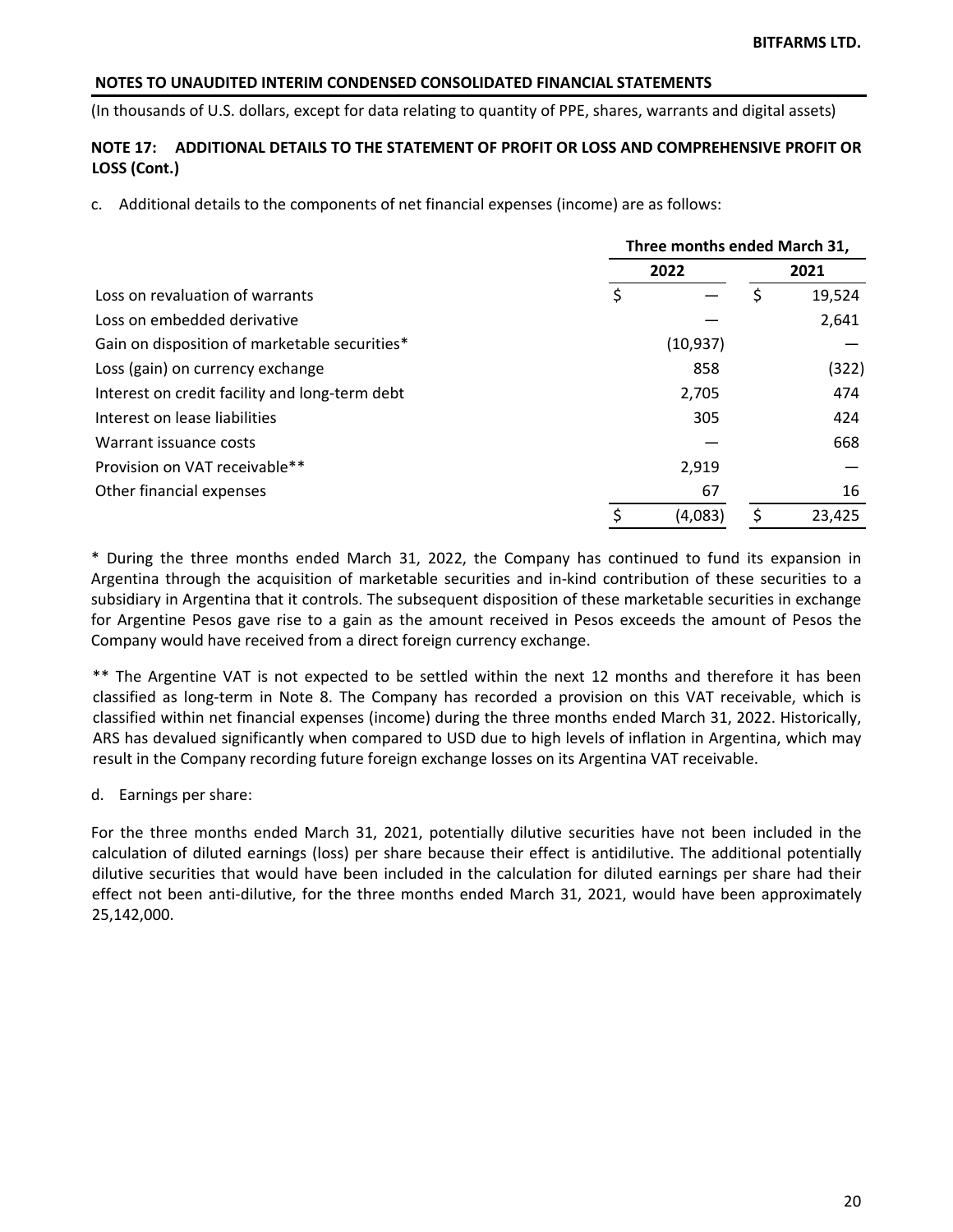(In thousands of U.S. dollars, except for data relating to quantity of PPE, shares, warrants and digital assets)

# **NOTE 18: GEOGRAPHICAL INFORMATION**

a. Revenues

|            | Three months ended March 31, |  |        |  |
|------------|------------------------------|--|--------|--|
|            | 2022                         |  | 2021   |  |
| Canada     | 29,926                       |  | 28,132 |  |
| <b>USA</b> | 9,805                        |  | 300    |  |
| Paraguay   | 598                          |  |        |  |
|            | 40,329                       |  | 28,432 |  |

### b. Property, Plant And Equipment

|            |   | March 31, |   | December 31, |  |
|------------|---|-----------|---|--------------|--|
|            |   | 2022      |   | 2021         |  |
| Canada     |   | 124,919   |   | 83,402       |  |
| <b>USA</b> |   | 46,976    |   | 51,672       |  |
| Argentina  |   | 6,406     |   | 665          |  |
| Paraguay   |   | 2,613     |   | 1,111        |  |
|            | Ŝ | 180,914   | S | 136,850      |  |

## **NOTE 19: ADDITIONAL DETAILS TO THE STATEMENT OF CASH FLOWS**

|                                                                                                 | Three months ended March 31, |          |      |          |
|-------------------------------------------------------------------------------------------------|------------------------------|----------|------|----------|
|                                                                                                 | 2022                         |          | 2021 |          |
| Changes in working capital components:                                                          |                              |          |      |          |
| Decrease in trade receivables, net                                                              | \$                           | 369      | \$   | 73       |
| Decrease (increase) in other current assets                                                     |                              | 629      |      | (3,008)  |
| Decrease (increase) in long-term deposits                                                       |                              | (4,988)  |      | 27       |
| Increase (decrease) in trade payables and accrued liabilities                                   |                              | (4, 262) |      | 588      |
| Decrease in taxes payable                                                                       |                              | (183)    |      | (241)    |
|                                                                                                 | \$                           | (8, 435) | \$   | (2, 561) |
| Significant non-cash transactions:                                                              |                              |          |      |          |
| Addition of right-of-use assets, property, plant and equipment and<br>related lease liabilities | \$                           | 1,838    | \$   | 5,626    |
| Purchase of property, plant and equipment financed by short-term<br>credit                      | \$                           | 3,262    | \$   | 490      |
| Extinguishment of warrant liability and long-term debt through share<br>issuance                | \$                           |          | \$   | 24,322   |
| Equipment prepayments realized as additions to property, plant and<br>equipment                 | \$                           | 33,972   | \$   |          |
| Deferred tax recovery related to equity issuance costs                                          | \$                           | 227      | \$   |          |